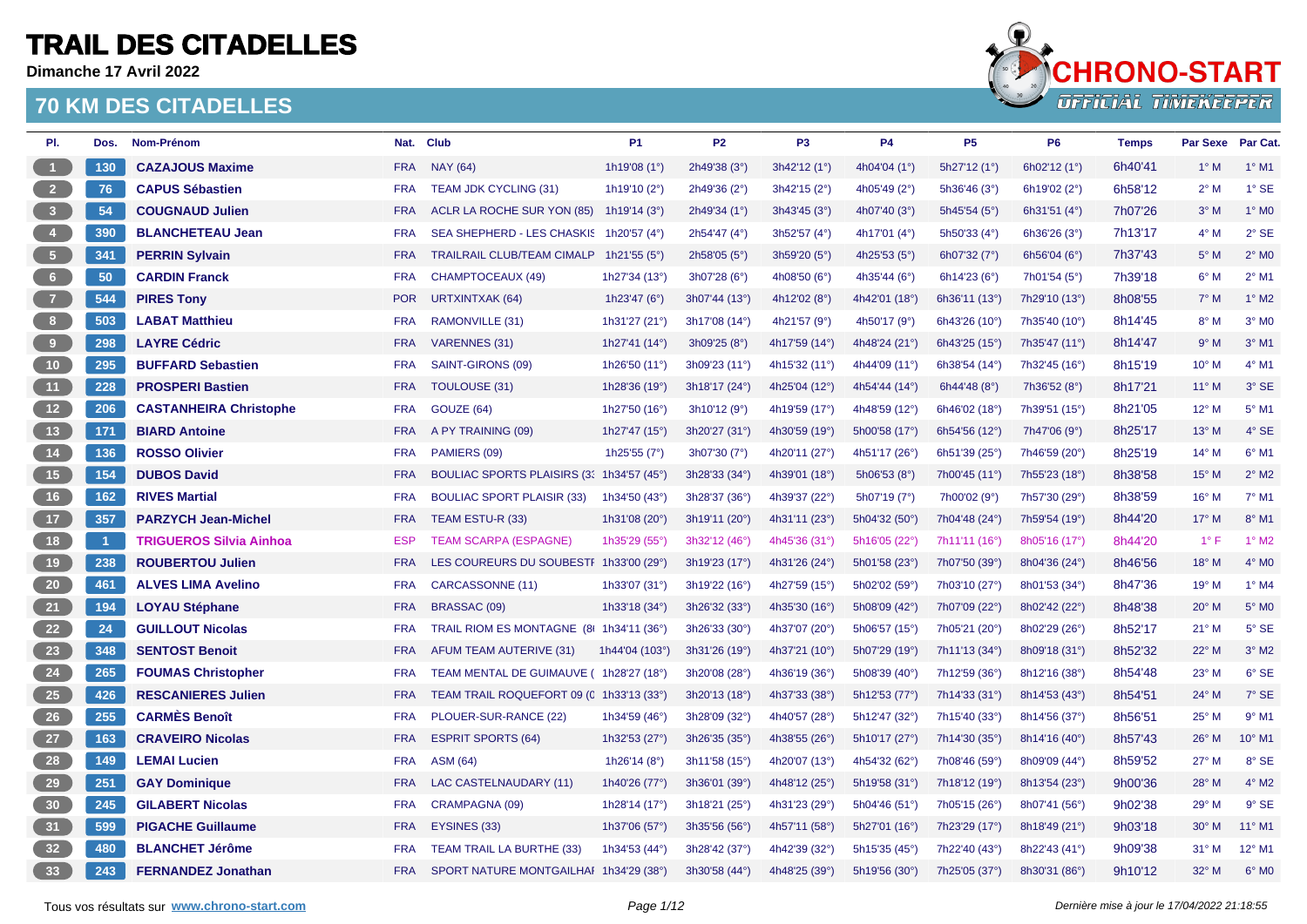**Dimanche 17 Avril 2022**



| PI.      | Dos. | Nom-Prénom                      |            | Nat. Club                                 | <b>P1</b>      | <b>P2</b>      | P <sub>3</sub> | <b>P4</b>     | <b>P5</b>     | P <sub>6</sub>           | <b>Temps</b> | Par Sexe Par Cat. |                          |
|----------|------|---------------------------------|------------|-------------------------------------------|----------------|----------------|----------------|---------------|---------------|--------------------------|--------------|-------------------|--------------------------|
| 34       | 511  | <b>MICHON Kevin</b>             | <b>FRA</b> | PIBRAC (31)                               | 1h31'43 (23°)  | 3h20'46 (23°)  | 4h36'01 (33°)  | 5h08'08 (35°) | 7h17'35 (50°) | 8h23'06 (87°)            | 9h10'57      | 33° M             | $10^{\circ}$ SE          |
| 35       | 557  | <b>GASQUET Sylvain</b>          | <b>FRA</b> | LABASTIDE SAINT GEORGES ({ 1h41'07 (86°)  |                | 3h41'38 (61°)  | 5h02'48 (57°)  | 5h33'24 (24°) | 7h35'33 (32°) | 8h33'45 (33°)            | 9h14'25      | $34^\circ$ M      | $5^\circ$ M2             |
| 36       | 352  | <b>FOUET Nicolas</b>            | <b>FRA</b> | BOUTIERS SAINT TROJAN (16) 1h40'17 (74°)  |                | 3h47'59 (109°) | 5h07'36 (44°)  | 5h42'20 (67°) | 7h40'52 (21°) | 8h31'24 (7°)             | 9h15'52      | 35° M             | 13° M1                   |
| 37       | 407  | <b>LABORDE Damien</b>           | <b>FRA</b> | SAVERDUN (09)                             | 1h33'03 (30°)  | 3h32'24 (59°)  | 4h58'46 (86°)  | 5h32'32 (53°) | 7h33'45 (28°) | 8h31'51 (32°)            | 9h18'46      | 36° M             | 14° M1                   |
| 38       | 260  | <b>BOURNONVILLE Stéphane</b>    | <b>FRA</b> | TEAM COIFFURE/PASSION VAF 1h33'10 (32°)   |                | 3h28'52 (40°)  | 4h45'38 (37°   | 5h20'01 (61°) | 7h35'41 (67°) | 8h41'49 (88°)            | 9h22'53      | 37° M             | 15° M1                   |
| 39       | 587  | <b>SAINT-PAULIT Stephane</b>    | <b>FRA</b> | ARIEGE (09)                               | 1h44'07 (104°) | 3h41'22 (47°)  | 5h02'19 (53°)  | 5h34'35 (37°) | 7h40'22 (38°) | 8h33'48 (14°)            | 9h23'18      | 38° M             | $1^\circ$ M3             |
| 40       | 197  | <b>BELLEAU Cyrille</b>          | <b>FRA</b> | LES COUREURS DU SOUBESTF 1h37'28 (61°)    |                | 3h36'14 (55°)  | 4h57'06 (52°)  | 5h30'26 (48°) | 7h36'46 (41°) | 8h33'53 (25°)            | 9h24'44      | $39^\circ$ M      | 16° M1                   |
| 41       | 284  | <b>BONNET Ugo</b>               | <b>FRA</b> | TOULOUSE (31)                             | 1h56'40 (209°) | 3h52'56 (43°)  | 5h06'06 (30°)  | 5h39'27 (49°) | 7h40'58 (30°) | 8h42'35 (53°)            | 9h25'47      | 40° M             | 11° SE                   |
| 42       | 99   | <b>DAUCH Frédéric</b>           | <b>FRA</b> | ASSB COURSE RAID ARIANEGF 1h43'37 (95°)   |                | 3h49'51 (96°)  | 5h07'47 (42°)  | 5h43'03 (76°) | 7h44'33 (29°) | 8h41'45 (28°)            | 9h26'29      | 41° M             | $6^\circ$ M2             |
| 43       | 279  | <b>PEREZ Kalou</b>              | <b>FRA</b> | LES FOULEES DU BASSIN DE L 1h34'40 (40°)  |                | 3h32'45 (51°)  | 4h57'03 (68°)  | 5h29'30 (41°) | 7h37'20 (47°) | 8h40'13 (61°)            | 9h29'26      | 42° M             | $7°$ M <sub>2</sub>      |
| 44       | 219  | <b>GARCELON Tristan</b>         | <b>FRA</b> | <b>LABRUYERE DORSA (31)</b>               | 1h46'55 (126°) | 3h50'22 (77°)  | 5h10'07 (45°)  | 5h42'16 (36°) | 7h49'45 (44°) | 8h42'40 (12°)            | 9h30'15      | 43° M             | $7^\circ$ M <sub>0</sub> |
| 45       | 174  | <b>HERVÉ Vincent</b>            | <b>FRA</b> | LA ROCHELLE (17)                          | 1h27'12 (12°)  | 3h16'14 (22°)  | 4h34'02 (40°)  | 5h09'12 (72°) | 7h26'18 (77°) | 8h33'09 (96°)            | 9h32'16      | 44° M             | 17° M1                   |
| 46       | 145  | <b>DESPEYROUX Jean-Baptiste</b> | <b>FRA</b> | PERPIGNAN (66)                            | 1h34'47 (42°)  | 3h33'46 (58°)  | 4h56'46 (62°)  | 5h29'37 (43°) | 7h44'48 (63°) | 8h45'54 (45°)            | 9h32'26      | 45° M             | 12° SE                   |
| 47       | 445  | <b>TISANÉ Nicolas</b>           | <b>FRA</b> | <b>TCL (31)</b>                           | 1h40'32 (79°)  | 3h42'45 (71°)  | 5h02'44 (47°)  | 5h36'32 (54°) | 7h44'03 (45°) | 8h43'26 (39°)            | 9h32'57      | 46° M             | 18° M1                   |
| 48       | 16   | <b>GOUSSET Jonathan</b>         | <b>FRA</b> | FRONSADAIS SPORTS NATURE 1h35'02 (47°)    |                | 3h35'50 (64°)  | 4h58'51 (63°)  | 5h33'21 (64°) | 7h42'38 (49°) | 8h44'55 (55°)            | 9h33'26      | 47° M             | $8^\circ$ MO             |
| 49       | 472  | <b>MICHEL Gildas</b>            | <b>FRA</b> | SPORT NATURE MONTGAILHAI 1h34'43 (41°)    |                | 3h32'09 (49°)  | 4h56'54 (74°)  | 5h30'47 (55°) | 7h47'31 (73°) | 8h46'35 (36°)            | 9h33'34      | 48° M             | 19° M1                   |
| 50       | 482  | <b>LAURENS Benoît</b>           | <b>FRA</b> | SPORT NATURE MONTGAILHAI 1h35'06 (48°)    |                | 3h31'00 (41°)  | 4h51'34 (50°)  | 5h27'20 (88°) | 7h41'43 (61°) | 8h45'03 (64°)            | 9h34'54      | 49° M             | 20° M1                   |
| 51<br>r. | 351  | <b>GERDIL Jerome</b>            | <b>FRA</b> | CHATEAUNEUF (16)                          | 1h40'13 (73°)  | 3h48'01 (111°) | 5h13'49 (81°)  | 5h47'49 (56°) | 7h54'32 (42°) | 8h57'00 (58°)            | 9h40'15      | 50° M             | $8^\circ$ M2             |
| 52       | 501  | <b>PUJOL Olivier</b>            | <b>FRA</b> | TEAM COIN COIN (11)                       | 1h41'18 (88°)  | 3h45'21 (79°)  | 5h11'19 (82°)  | 5h46'17 (69°) | 7h54'04 (46°) | 8h55'32 (52°)            | 9h41'37      | 51° M             | $9°$ M <sub>0</sub>      |
| 53       | 565  | <b>MARTY Yvon</b>               | <b>FRA</b> | <b>TCAP (81)</b>                          | 1h40'49 (84°)  | 3h41'55 (67°)  | 5h07'16 (78°)  | 5h40'42 (52°) | 7h53'04 (54°) | 8h56'32 (68°)            | 9h41'43      | 52° M             | $9°$ M <sub>2</sub>      |
| 54       | 165  | <b>BELY Manuel</b>              | <b>FRA</b> | <b>AC CHANTONNAY (85)</b>                 | 1h44'45 (111°) | 3h47'35 (74°)  | 5h07'55 (49°)  | 5h42'22 (63°) | 7h52'02 (51°) | 8h56'06 (75°)            | 9h44'46      | 53° M             | 10° M2                   |
| 55       | 438  | <b>LAFRANCHIS Samson</b>        | <b>FRA</b> | ATHLE 632 (31)                            | 1h40'20 (75°)  | 3h43'09 (73°)  | 5h10'51 (100°) | 5h42'44 (34°) | 7h55'44 (56°) | 8h59'15 (69°)            | 9h44'47      | $54^{\circ}$ M    | 10° M0                   |
| 56       | 196  | <b>LABONNE Laurent</b>          | <b>FRA</b> | BOULIAC SPORTS PLAISIRS (3: 1h41'58 (90°) |                | 3h49'53 (112°) | 5h07'49 (41°)  | 5h43'04 (75°) | 8h00'39 (79°) | 9h02'01 (50 $^{\circ}$ ) | 9h45'35      | 55° M             | 11° MO                   |
| 57       | 30   | <b>COSSON Emile</b>             | <b>FRA</b> | BAZIEGE (31)                              | 1h59'37 (236°) | 4h04'05 (83°)  | 5h28'29 (70°)  | 5h57'49 (13°) | 8h07'33 (52°) | 9h06'34 (35°)            | 9h45'46      | 56° M             | 21° M1                   |
| 58       | 168  | <b>THIBAULT Cedric</b>          | <b>FRA</b> | <b>GAN (64)</b>                           | 1h40'39 (81°)  | 3h41'15 (63°)  | 5h02'17 (56°)  | 5h37'31 (74°) | 7h50'00 (55°) | 8h52'10 (54°)            | 9h47'26      | 57° M             | $11^{\circ}$ M2          |
| 59       | 441  | <b>BIBÉ Alexandre</b>           | <b>FRA</b> | BIZANOS (64)                              | 1h46'31 (118°) | 3h51'53 (88°)  | 5h15'46 (67°)  | 5h51'46 (93°) | 8h07'29 (68°) | 9h07'38 (42°)            | 9h47'59      | 58° M             | 13° SE                   |
| 60       | 528  | <b>DE GIUSTI Yves</b>           | <b>FRA</b> | TEAM BOUCONNE (31)                        | 1h54'31 (196°) | 3h59'06 (84°)  | 5h17'37 (43°)  | 5h52'24 (68°) | 7h58'35 (40°) | 9h01'56 (65°)            | 9h48'10      | 59° M             | $2^{\circ}$ M3           |
| 61       | 142  | <b>ILHARDOY Yann</b>            | <b>FRA</b> | SATUC <sub>(31)</sub>                     | 1h49'19 (141°) | 3h56'35 (106°) | 5h19'10 (60°)  | 5h54'39 (81°) | 8h02'53 (48°) | 9h05'21 (57°)            | 9h48'41      | 60° M             | 12° M2                   |
| 62       | 507  | <b>VERDALLE Cédric</b>          | <b>FRA</b> | <b>PUJAUDRAN (32)</b>                     | 1h54'28 (195°) | 3h58'43 (81°)  | 5h14'32 (35°)  | 5h46'51 (39°) | 7h58'43 (53°) | 9h01'58 (63°)            | 9h50'25      | $61^\circ$ M      | 13° M2                   |
| 63       | 471  | <b>GASTON Clément</b>           | <b>FRA</b> | SAINT GIRONS HANDBALL (09)                | 1h32'39 (25°)  | 3h34'15 (68°)  |                | 5h30'50       | 7h49'11 (85°) | 8h57'51 (114°)           | 9h50'53      | 62° M             | 14° SE                   |
| 64       | 340  | <b>ENDERLIN Nicolas</b>         | <b>FRA</b> | CASTELNAU DE MONTMIRAL (8 1h39'17 (67°)   |                | 3h41'28 (70°)  | 5h05'55 (71°)  | 5h41'51 (91°) | 7h58'20 (70°) | 9h04'58 (95°)            | 9h52'24      | $63^\circ$ M      | 12° MO                   |
| 65       | 559  | <b>BARTHES Ludovic</b>          | <b>FRA</b> | CASTRES (81)                              | 1h44'14 (106°) | 3h41'36 (48°)  | 5h11'25 (127°  | 5h46'49 (80°) | 8h02'24 (66°) | 9h03'44 (49°)            | 9h52'33      | 64° M             | 22° M1                   |
| 66       | 51   | <b>PANADER Eric</b>             | <b>FRA</b> | CALMONT (31)                              | 1h38'26 (64°)  | 3h42'42 (82°)  | 5h08'29 (80°)  | 5h41'28 (46°) | 7h58'41 (78°) | 9h05'57 (99°)            | 9h56'10      | 65° M             | 14° M2                   |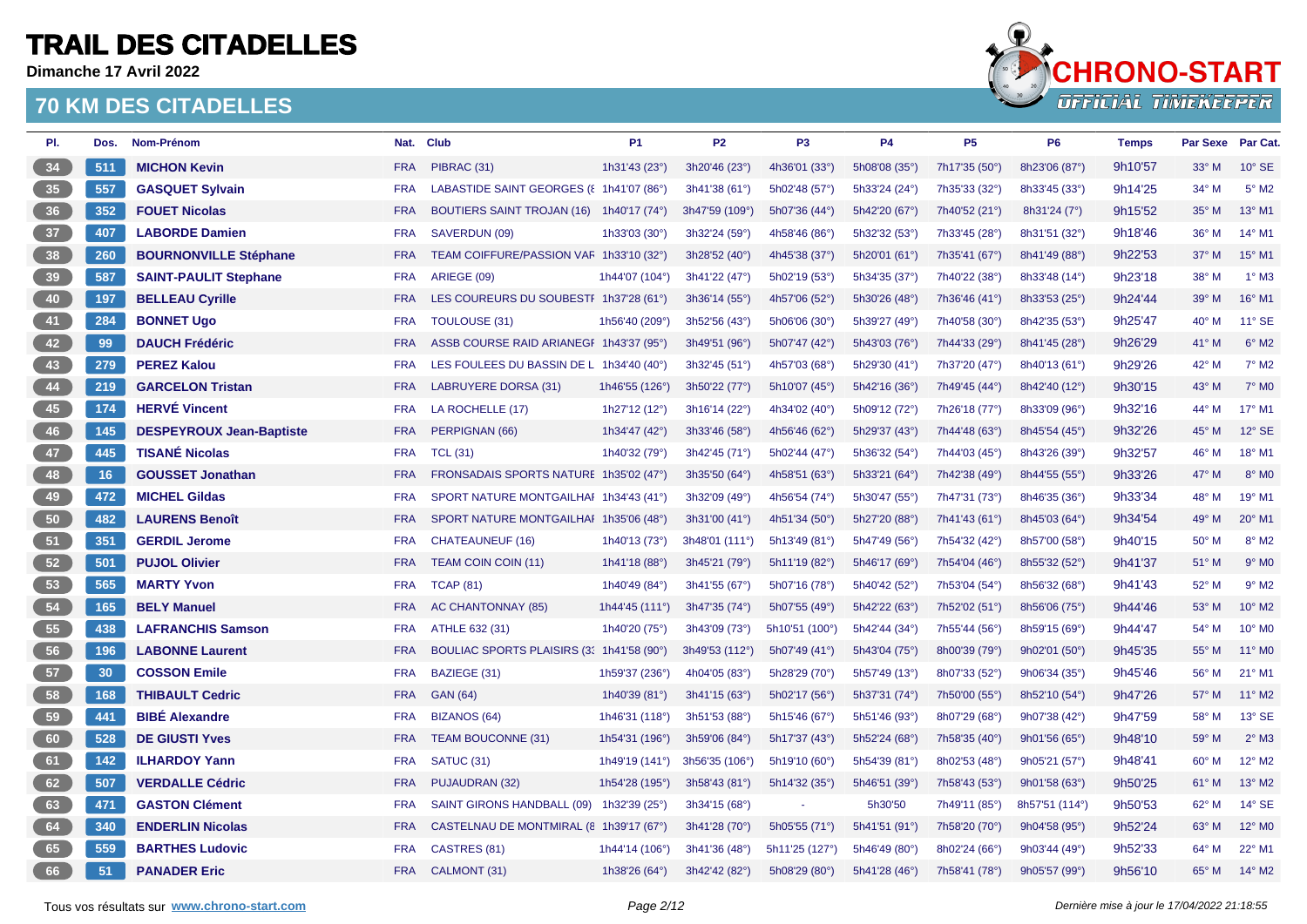**Dimanche 17 Avril 2022**



| PI.          | Dos.           | Nom-Prénom                 |            | Nat. Club                                 | <b>P1</b>      | <b>P2</b>      | P <sub>3</sub> | <b>P4</b>      | <b>P5</b>      | <b>P6</b>      | <b>Temps</b> | Par Sexe Par Cat. |                     |
|--------------|----------------|----------------------------|------------|-------------------------------------------|----------------|----------------|----------------|----------------|----------------|----------------|--------------|-------------------|---------------------|
| 67           | 519            | <b>EDELIN Jérémy</b>       | <b>FRA</b> | <b>RUN SOUS PRESSION (63)</b>             | 1h34'37 (39°)  | 3h32'47 (53°)  | 5h02'16 (123°) | 5h39'09 (102°) | 7h58'47 (90°)  | 9h05'38 (97°)  | 9h56'19      | 66° M             | $15^\circ$ SE       |
| 68           | 129            | <b>GASC Benoit</b>         | <b>FRA</b> | CINTEGABELLE (31)                         | 1h43'27 (93°)  | 3h43'51 (60°)  | 5h03'45 (46°)  | 5h36'39 (44°)  | 7h54'42 (83°)  | 9h00'03 (85°)  | 9h58'24      | $67^\circ$ M      | 23° M1              |
| 69           | 115            | <b>MARTINEZ David</b>      | <b>FRA</b> | <b>OXYGENE 32 (32)</b>                    | 1h39'37 (70°)  | 3h43'42 (80°)  | 5h12'19 (109°) | 5h44'36 (38°)  | 7h58'29 (58°)  | 9h07'43 (119°) | 9h59'44      | $68^\circ$ M      | $3°$ M <sub>3</sub> |
| $70^{\circ}$ | 38             | <b>BINCOLETTO Damien</b>   | <b>FRA</b> | <b>VARILHES (09)</b>                      | 1h50'49 (156°) | 3h51'22 (62°)  | 5h12'21 (54°)  | 5h44'14 (33°)  | 7h59'44 (65°)  | 9h10'34 (128°) | 9h59'44      | 69° M             | 13° MO              |
| 71           | $\overline{2}$ | <b>SARTHOU Nicolas</b>     | <b>FRA</b> | <b>NARCASTET (64)</b>                     | 1h32'49 (26°)  | 3h33'39 (65°)  | 5h03'23 (125°) | 5h42'32 (140°) | 8h05'51 (100°) | 9h08'51 (62°)  | 10h02'08     | $70^\circ$ M      | 14° M0              |
| 72           | 453            | <b>COUCHEROUX Maxime</b>   | <b>FRA</b> | PHOENIX OCR (37)                          | 1h44'24 (108°) | 3h50'52 (100°) | 5h20'19 (122°) | 5h59'00 (131°) | 8h15'48 (74°)  | 9h16'58 (46°)  | 10h03'58     | $71^\circ$ M      | 16° SE              |
| $73$         | 97             | <b>ALQUIER Magali</b>      | <b>FRA</b> | PORTET ATHLETIC CLUB (31)                 | 1h46'46 (123°) | 3h51'32 (86°)  | 5h15'12 (65°)  | 5h50'47 (83°)  | 8h05'48 (62°)  | 9h09'39 (73°)  | 10h05'46     | $2^{\circ}$ F     | $2^{\circ}$ M2      |
| 74           | 294            | <b>DESCAMPS David</b>      | <b>FRA</b> | <b>US CARMAUX (81)</b>                    | 1h35'09 (49°)  | 3h32'50 (50°)  | 4h56'13 (64°)  | 5h31'53 (85°)  | 7h57'07 (107°) | 9h10'30 (150°) | 10h05'48     | 72° M             | 15° M2              |
| 75           | 146            | <b>JACOB Benoit</b>        | <b>FRA</b> | <b>DAUX (31)</b>                          | 1h47'12 (130°) | 3h54'23 (105°) | 5h20'56 (88°)  | 5h56'08 (73°)  | 8h10'30 (60°)  | 9h15'17 (82°)  | 10h06'29     | $73^\circ$ M      | 24° M1              |
| $76$         | 202            | <b>FABRE Gregory</b>       | <b>FRA</b> | TEAM BONNERY / GLOBETRAIL 1h40'23 (76°)   |                | 3h46'49 (98°)  | 5h11'59 (77°)  | 5h46'01 (58°)  | 8h04'32 (87°)  | 9h14'14 (120°) | 10h06'51     | $74^\circ$ M      | 25° M1              |
| 77           | 448            | <b>SORIANO Théo</b>        | <b>FRA</b> | LASSERAN (32)                             | 1h35'24 (53°)  | 3h41'50 (99°)  | 5h20'55 (194°) | 5h57'51 (105°) | 8h27'31 (133°) | 9h25'17 (30°)  | 10h10'59     | $75^\circ$ M      | $17^\circ$ SE       |
| 78           | 106            | <b>DEPEYRIS Jérôme</b>     | <b>FRA</b> | SEREMPUY (32)                             | 1h43'47 (98°)  | 3h46'09 (72°)  | 5h14'59 (112°) | 5h45'11 (20°)  | 8h26'42 (180°) | 9h30'04 (66°)  | 10h11'36     | 76° M             | 18° SE              |
| 79           | 541            | <b>PRADAL Julien</b>       | <b>FRA</b> | <b>LANTA (31)</b>                         | 1h50'46 (155°) | 4h06'16 (151°) | 5h35'21 (117°) | 6h11'41 (96°)  | 8h28'19 (72°)  | 9h29'34 (47°)  | 10h12'35     | $77^\circ$ M      | 16° M2              |
| 80           | 15             | <b>VERTODUSIC Olivier</b>  | <b>FRA</b> | ASSB COURSE RAID ARIANEG 1h40'43 (82°)    |                | 3h49'55 (120°) | 5h18'03 (107°) | 5h55'59 (124°) | 8h21'18 (108°) | 9h26'18 (83°)  | 10h14'05     | 78° M             | $4^\circ$ M3        |
| 81           | 470            | <b>SORLI Jérôme</b>        | <b>FRA</b> | BPBO31 (31)                               | 1h32'56 (28°)  | 3h31'47 (57°)  | 5h00'59 (119°) | 5h36'22 (79°)  | 8h06'52 (137°) | 9h18'44 (143°) | 10h14'48     | $79^\circ$ M      | 17° M2              |
| 82           | 569            | <b>VERDIER Olivier</b>     | <b>FRA</b> | <b>TRAOUQUE SEGUE (32)</b>                | 1h41'15 (87°)  | 3h46'47 (90°)  | 5h11'15 (72°)  | 5h47'41 (99°)  | 8h13'08 (109°) | 9h21'05 (110°) | 10h14'56     | 80° M             | 26° M1              |
| 83           | 391            | <b>LAGARDE Jérôme</b>      | <b>FRA</b> | TEAM DPOTES//APY TRAINING 1h52'22 (174°)  |                | 4h02'18 (123°) | 5h31'09 (113°) | 6h07'08 (92°)  | 8h24'12 (76°)  | 9h28'42 (78°)  | 10h16'26     | $81^\circ$ M      | 15° M0              |
| 84           | 567            | <b>SIEURAC Pierre</b>      | <b>FRA</b> | MAZERES COURSE PEDESTRE 1h40'06 (71°)     |                | 3h47'50 (110°) | 5h21'53 (156°) | 5h59'31 (115°) | 8h15'29 (69°)  | 9h25'48 (124°) | 10h16'32     | 82° M             | 16° M0              |
| 85           | 11             | <b>THIRIEZ Camille</b>     | <b>FRA</b> | CA BALMA (31)                             | 1h47'03 (129°) | 3h56'52 (122°) | 5h24'11 (95°)  | 6h00'01 (89°)  | 8h19'36 (89°)  | 9h27'42 (111°) | 10h18'29     | $3^{\circ}$ F     | $3°$ M <sub>2</sub> |
| 86           | 119            | <b>TESSIER Elie</b>        | <b>FRA</b> | <b>NIORT ENDURANCE (79)</b>               | 1h51'07 (161°) | 3h52'54 (69°)  | 5h13'01 (48°)  | 5h49'20 (95°)  | 8h19'44 (136°) | 9h27'29 (107°) | 10h19'29     | 83° M             | $5^\circ$ M3        |
| 87           | 393            | <b>BILLAUD Alexandre</b>   | <b>FRA</b> | ENTENTE POITIERS ATHLETISI 1h44'01 (102°) |                | 3h46'58 (75°)  | 5h09'52 (61°)  | 5h43'05 (47°)  | 8h10'35 (121°) | 9h24'38 (153°) | 10h19'37     | 84° M             | 27° M1              |
| 88           | 439            | <b>PAPUCHON Julien</b>     | <b>FRA</b> | PAS CAP LE DORAT (87)                     | 1h42'59 (91°)  | 3h47'00 (78°)  | 5h11'22 (69°)  | 5h50'49 (143°) | 8h13'13 (98°)  | 9h20'42 (101°) | 10h20'30     | 85° M             | 17° M0              |
| 89           | 485            | <b>WALRAVE Timothée</b>    | <b>FRA</b> | <b>DENAT SPORT NATURE (81)</b>            | 1h40'29 (78°)  | 3h43'47 (76°)  | 5h09'55 (84°)  | 5h47'20 (112°) | 8h14'32 (118°) | 9h26'00 (137°) | 10h20'34     | 86° M             | 18° MO              |
| 90           | 101            | <b>PUBLIER Franck</b>      | <b>FRA</b> | SPIRIDON DU PAYS D OLMES /: 1h43'51 (99°) |                | 3h50'15 (97°)  | 5h17'29 (94°)  | 5h54'42 (106°) | 8h14'50 (91°)  | 9h23'47 (117°) | 10h20'42     | $87^\circ$ M      | 28° M1              |
| 91           | 586            | <b>THIEBAULT Jérémie</b>   | <b>FRA</b> | MIREMONT (31)                             | 1h35'20 (52°)  | 3h36'22 (66°)  | 5h07'09 (132°) | 5h42'14 (71°)  | 8h04'21 (96°)  | 9h19'34 (164°) | 10h22'39     | 88° M             | 29° M1              |
| 92           | 207            | <b>GANTIER Thierry</b>     | <b>FRA</b> | <b>AUSSONNE (31)</b>                      | 2h00'01 (242°) | 4h14'02 (140°) | 5h38'43 (73°)  | 6h14'13 (82°)  | 8h35'52 (94°)  | 9h37'10 (48°)  | 10h22'51     | 89° M             | 30° M1              |
| 93           | 83             | <b>CHARPENTIER Laurent</b> | <b>FRA</b> | <b>CUGNAUX (31)</b>                       | 1h56'29 (208°) | 4h15'00 (179°) | 5h35'59 (55°)  | 6h09'59 (57°)  | 8h27'41 (81°)  | 9h30'09 (59°)  | 10h23'11     | $90^\circ$ M      | 18° M2              |
| 94           | 17             | <b>PIGNOL Ghislain</b>     | <b>FRA</b> | LES TRAILEURS DU MARENSIN 1h43'58 (101°)  |                | 3h55'16 (126°) | 5h22'01 (90°)  | 5h59'58 (125°) | 8h18'11 (84°)  | 9h24'36 (91°)  | 10h24'26     | $91^\circ$ M      | 19° M2              |
| 95           | 518            | <b>PALLIER Bryan</b>       | <b>FRA</b> | RUN SOUS PRESSION (63)                    | 1h46'41 (121°) | 3h55'13 (117°) | 5h22'43 (96°)  | 6h02'13 (144°) | 8h21'12 (88°)  | 9h31'56 (127°) | 10h25'39     | 92° M             | $31^\circ$ M1       |
| 96           | 433            | <b>LENQUETTE Sylvain</b>   | <b>FRA</b> | TOULOUSE (31)                             | 1h43'44 (97°)  | 3h39'42 (42°)  | 5h01'04 (59°)  | 5h38'37 (114°) | 7h57'03 (86°)  | 9h17'27 (216°) | 10h26'33     | 93° M             | 19° SE              |
| 97           | 18             | <b>CAMON Alexandre</b>     | <b>FRA</b> | US BAZAS (33)                             | 2h01'49 (259°) | 4h16'06 (141°) | 5h41'02 (76°)  | 6h16'43 (86°)  | 8h34'24 (80°)  | 9h43'17 (116°) | 10h28'15     | $94^\circ$ M      | 20° M2              |
| 98           | 572            | <b>LAMOR Frédéric</b>      | <b>FRA</b> | <b>BAC (33)</b>                           | 1h37'18 (60°)  | 3h41'58 (85°)  | 5h10'02 (106°) | 5h49'03 (136°) | 8h21'24 (144°) | 9h29'30 (112°) | 10h29'15     | 95° M             | $6°$ M3             |
| 99           | 53             | <b>BANDU Sebastien</b>     | <b>FRA</b> | CERCL.ATHL.CASTELSARRASII 1h54'01 (186°)  |                | 4h18'11 (213°) | 5h45'52 (99°)  | 6h20'29 (65°)  | 8h36'59 (71°)  | 9h38'25 (51°)  | 10h29'53     | 96° M             | 21° M2              |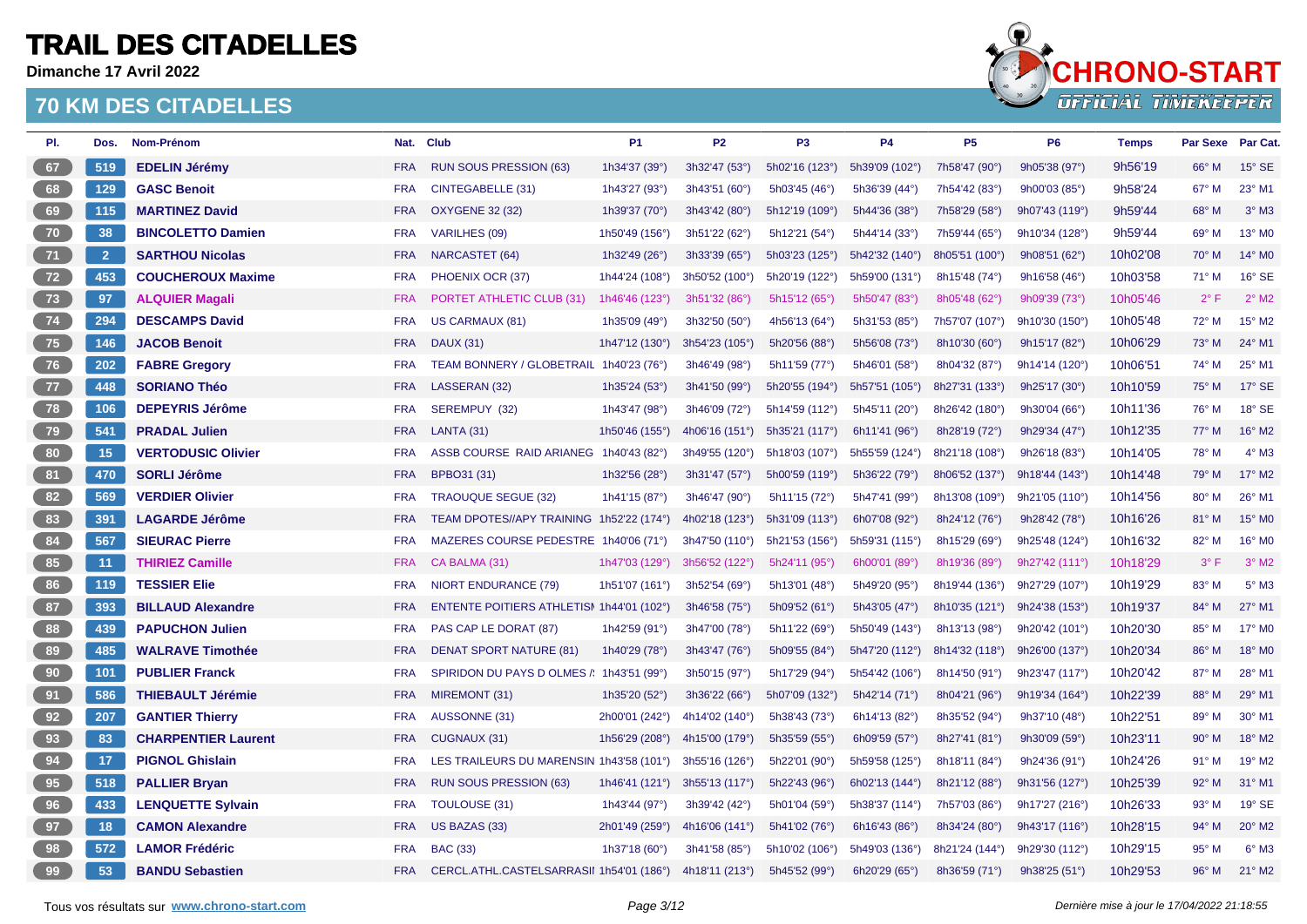**Dimanche 17 Avril 2022**



| PI.     | Dos. | Nom-Prénom                 |            | Nat. Club                                  | <b>P1</b>      | P <sub>2</sub> | P <sub>3</sub> | P4                      | P <sub>5</sub> | P <sub>6</sub>  | <b>Temps</b> | <b>Par Sexe</b> | Par Cat.       |
|---------|------|----------------------------|------------|--------------------------------------------|----------------|----------------|----------------|-------------------------|----------------|-----------------|--------------|-----------------|----------------|
| (100)   | 91   | <b>BOUDART Julien</b>      | <b>FRA</b> | TIS THALES (31)                            | 1h44'20 (107°) | 4h00'35 (161°) | 5h30'20 (126°) | 6h07'02 (101°)          | 8h27'45 (93°)  | 9h35'38 (108°)  | 10h30'33     | 97° M           | 19° MO         |
| (101)   | 156  | <b>SAURINE Raymond</b>     | <b>FRA</b> | LES GALOPINS DU CAGIRE (31) 1h46'28 (117°) |                | 3h54'47 (116°) | 5h28'23 (154°) | 6h05'44 (108°)          | 8h29'18 (102°) | 9h37'50 (113°)  | 10h30'41     | 98° M           | 32° M1         |
| $102$   | 493  | <b>LEGRIEL Sébastien</b>   | <b>FRA</b> | POINT TROP N'EN FAUT (31)                  | 1h58'46 (229°) | 4h12'16 (138°) | 5h39'13 (92°)  | 6h15'37 (97°)           | 8h37'21 (95°)  | 9h41'39 (77°)   | 10h32'56     | 99° M           | 22° M2         |
| (103)   | 366  | <b>BASSELERIE Hubert</b>   | <b>FRA</b> | <b>TOULOUSE (31)</b>                       | 1h56'51 (212°) | 4h08'06 (125°) | 5h40'21 (140°) | 6h16'37 (94°)           | 8h33'30 (75°)  | 9h37'45 (76°)   | 10h32'57     | 100° M          | 20° MO         |
| 104     | 282  | <b>PETIT Herve</b>         | <b>FRA</b> | SALIGNAC (33)                              | 1h44'37 (109°) | 3h49'42 (87°)  | 5h17'32 (104°) | 5h54'28 (104°)          | 8h17'35 (99°)  | 9h29'02 (136°)  | 10h34'19     | 101° M          | $7^\circ$ M3   |
| (105)   | 510  | <b>FABRE Xavier</b>        | <b>FRA</b> | <b>DIEDRE (ESPAGNE)</b>                    | 2h05'48 (311°) | 4h30'48 (216°) | 6h03'41 (146°) | 6h41'31 (119°)          | 8h54'54 (57°)  | 9h52'06 (27°)   | 10h34'26     | $102^\circ$ M   | 33° M1         |
| (106)   | 378  | <b>MARC Florent</b>        | <b>FRA</b> | <b>LAGRACE DIEU (31)</b>                   | 1h35'27 (54°)  | 3h34'00 (54°)  | 5h00'04 (83°)  | 5h41'55 (184°)          | 8h22'54 (176°) | 9h35'24 (146°)  | 10h34'36     | $103^\circ$ M   | 21° MO         |
| (107)   | 354  | <b>SIRVEN Antoine</b>      | <b>FRA</b> | TEULAT (81)                                | 1h39'25 (69°)  | 3h46'30 (104°) | 5h17'35 (133°) | 5h56'43 (139°)          | 8h22'25 (110°) | 9h37'20 (162°)  | 10h35'32     | $104^\circ$ M   | 22° MO         |
| (108)   | 548  | <b>LAFRANCHIS Lucas</b>    | <b>FRA</b> | SAINT JEAN (31)                            | 1h43'41 (96°)  | 3h51'05 (107°) | 5h19'58 (114°) | 5h57'11 (107°)          | 8h26'11 (129°) | 9h37'43 (139°)  | 10h35'53     | 105° M          | $20^\circ$ SE  |
| (109)   | 415  | <b>COUBARD Julien</b>      | <b>FRA</b> | LES PIEDS NIQUES (33)                      | 1h46'16 (114°) | 3h55'19 (119°) | 5h30'13 (160°) | 6h10'07 (148°)          | 8h38'40 (127°) | 9h42'36 (74°)   | 10h36'02     | 106° M          | 23° MO         |
| (110)   | 489  | <b>VERGNES David</b>       | <b>FRA</b> | TZIMBOULS TRAIL TEAM AUTEI 1h48'13 (136°)  |                | 3h59'59 (128°) | 5h40'24 (204°) | 6h11'50 (29°)           | 8h32'13 (92°)  | 9h46'56 (160°)  | 10h37'19     | $107^\circ$ M   | 23° M2         |
| (111)   | 546  | <b>SALVATGE Bastien</b>    | <b>FRA</b> | TOULOUSE (31)                              | 1h46'49 (124°) | 3h59'23 (131°) | 5h33'33 (157°) | 6h15'04 (174°)          | 8h42'39 (123°) | 9h48'55 (89°)   | 10h37'42     | 108° M          | $21^\circ$ SE  |
| (112)   | 211  | <b>MORANTE Nicolas</b>     | <b>FRA</b> | TROYE D'ARIEGE (09)                        | 1h46'22 (115°) | 4h00'54 (145°) | 5h27'26 (87°)  | 6h02'28 $(70^{\circ})$  | 8h36'26 (146°) | 9h44'05 (105°)  | 10h38'05     | 109° M          | 24° M2         |
| (113)   | 209  | <b>KERISORET David</b>     | <b>FRA</b> | MURET (31)                                 | 1h35'43 (56°)  | 3h43'58 (115°) | 5h19'14 (162°) | 5h54'52 (84°)           | 8h26'21 (142°) | 9h43'29 (180°)  | 10h39'01     | $110^{\circ}$ M | 25° M2         |
| (114)   | 411  | <b>GRANIER Loic</b>        | <b>FRA</b> | <b>CASTELNAUDARY (11)</b>                  | 1h39'09 (65°)  | 3h55'01 (153°) | 5h36'50 (215°) | 6h16'42 (147°)          | 8h42'42 (112°) | 9h50'18 (104°)  | 10h39'19     | $111^{\circ}$ M | 24° MO         |
| (115)   | 46   | <b>BABIN Stephane</b>      | <b>FRA</b> | CP LA PRIMAUBE (12)                        | 2h01'33 (254°) | 4h16'04 (144°) | 5h40'57 (75°)  | 6h16'40 (87°)           | 8h34'27 (82°)  | 9h45'36 (130°)  | 10h41'17     | $112^{\circ}$ M | 26° M2         |
| (116)   | 93   | <b>LOPEZ Olivier</b>       | <b>FRA</b> | LES COUREURS FOUS DE SER 1h40'35 (80°)     |                | 3h46'44 (95°)  | 5h19'25 (144°) | 5h57'45 (128°)          | 8h27'53 (134°) | 9h43'06 (165°)  | 10h42'07     | $113^\circ$ M   | 34° M1         |
| (117)   | 584  | <b>PERSEVAL Sébastien</b>  | <b>FRA</b> | AS DROUE SUR DROUETTE (28 1h50'28 (151°)   |                | 3h59'20 (118°) | 5h26'31 (93°)  | 6h03'55 $(110^{\circ})$ | 8h27'14 (101°) | 9h46'47 (206°)  | 10h43'00     | $114^{\circ}$ M | 35° M1         |
| (118)   | 589  | <b>PIERARD Maxime</b>      | <b>BEL</b> | <b>BPBO31 (31)</b>                         | 1h54'19 (192°) | 4h12'18 (175°) | 5h44'11 (138°) | 6h23'13 (137°)          | 8h47'44 (106°) | 9h51'23 (70°)   | 10h43'00     | $115^\circ$ M   | 36° M1         |
| (119)   | 87   | <b>MARRE Mathieu</b>       | <b>FRA</b> | TRACKS ATHLE L'ISLE JOURDA 1h59'27 (233°)  |                | 4h18'39 (188°) | 5h46'48 (108°) | 6h24'12 (111°)          | 8h50'37 (114°) | 9h54'28 (72°)   | 10h43'27     | $116^\circ$ M   | 37° M1         |
| (120)   | 116  | <b>DRAPEAU Flavien</b>     | <b>FRA</b> | <b>COURS'SON NATURE (17)</b>               | 1h57'42 (218°) | 4h18'56 (197°) | 5h48'06 (118°) | 6h26'09 (126°)          | 8h50'19 (104°) | 9h53'09 (60°)   | 10h45'17     | $117^\circ$ M   | 22° SE         |
| (121)   | 215  | <b>VRADILOF Nicolas</b>    | <b>FRA</b> | <b>FOIX (09)</b>                           | 1h37'14 (59°)  | 3h45'14 (113°) | 5h21'59 (177°) | 6h02'16 (153°)          | 8h24'31 (97°)  | 9h42'05 (187°)  | 10h45'46     | $118^\circ$ M   | 23° SE         |
| (122)   | 447  | <b>LACUBE Philippe</b>     | <b>FRA</b> | VERDUN (09)                                | 1h40'58 (85°)  | 3h47'31 (101°) | 5h18'10 (131°) | 5h58'56 (159°)          | 8h35'05 (152°) | 9h45'33 (125°)  | 10h45'47     | $119°$ M        | $2^{\circ}$ M4 |
| (123)   | 117  | <b>DUPUY Fabrice</b>       | <b>FRA</b> | LES PIEDS NIQUES (33)                      | 1h46'13 (113°) | 3h57'54 (127°) | 5h30'07 (139°) | 6h10'06 (150°)          | 8h44'05 (147°) | 9h50'43 (94°)   | 10h47'54     | $120^\circ$ M   | 27° M2         |
| (124)   | 88   | <b>BOUDON Sebastien</b>    | <b>FRA</b> | TALENCE (33)                               | 1h52'30 (175°) | 4h05'50 (134°) | 5h31'31 (79°)  | 6h10'12 (132°)          | 8h39'47 (131°) | 9h54'38 (161°)  | 10h48'05     | $121^\circ$ M   | 38° M1         |
| (125)   | 299  | <b>NOIROT Thomas</b>       | <b>FRA</b> | LES HAMSTERS DU RAIL DE LA 1h39'20 (68°)   |                | 3h45'10 (92°)  | 5h15'15 (128°) | 5h52'57 (117°)          | 8h30'44 (163°) | 9h52'37 (229°)  | 10h48'07     | 122° M          | 28° M2         |
| $(126)$ | 427  | <b>BERTRAND Benoit</b>     | <b>FRA</b> | <b>MONTALBA'TRAIL (82)</b>                 | 1h46'58 (127°) | 3h59'12 (129°) | 5h34'48 (168°) | 6h19'57 (227°)          | 8h47'41 (124°) | 9h59'19 (142°)  | 10h48'35     | $123^\circ$ M   | 39° M1         |
| (127)   | 583  | <b>MARTINEZ Olivia</b>     | <b>FRA</b> | <b>TEAM TRAIL TOURAINE (37)</b>            | 1h49'16 (140°) | 4h08'19 (183°) | 5h37'55 (124°) | 6h14'48 (103°)          | 8h42'02 (119°) | 9h52'14 (122°)  | 10h48'37     | $4^{\circ}$ F   | $1^\circ$ MO   |
| (128)   | 597  | <b>BERNARD Fabien</b>      | <b>FRA</b> | <b>AURAGNE (31)</b>                        | 1h49'05 (138°) | 4h01'41 (132°) | 5h34'43 (149°) | 6h15'43 (165°)          | 8h46'42 (139°) | 9h53'06 (90°)   | 10h52'15     | 124° M          | 40° M1         |
| 129     | 240  | <b>CONGNARD Vincent</b>    | <b>FRA</b> | <b>RILLIEUX LA PAPE (69)</b>               | 2h02'03 (264°) | 4h18'23 (162°) | 5h49'45 (136°) | 6h31'34 (179°)          | 8h58'41 (117°) | 10h03'14 (80°)  | 10h52'25     | $125^\circ$ M   | 24° SE         |
| (130)   | 229  | <b>FAUST Eric</b>          | <b>FRA</b> | LES COUREURS DU SOUBESTF 1h58'19 (222°)    |                | 4h14'28 (160°) | 5h45'50 (135°) | 6h22'27 (100°)          | 8h50'33 (125°) | 9h58'17 (106°)  | 10h53'43     | 126° M          | 41° M1         |
| (131)   | 198  | <b>MIAILHE Jean Michel</b> | <b>FRA</b> | <b>TEAM BONNERY (31)</b>                   | 1h47'52 (133°) | 4h00'50 (133°) | 5h33'15 (143°) | 6h11'07 (120°)          | 8h42'08 (140°) | 9h55'48 (151°)  | 10h54'22     | 127° M          | $8^\circ$ M3   |
| (132)   | 66   | <b>GOUSSET Mélissa</b>     | <b>FRA</b> | FRONSADAIS SPORT NATURE + 1h52'14 (172°)   |                | 4h08'21 (159°) | 5h48'01 (195°) | 6h25'32 (113°)          | 8h55'42 (135°) | 10h05'58 (123°) | 10h54'39     | $5^{\circ}$ F   | $1^\circ$ SE   |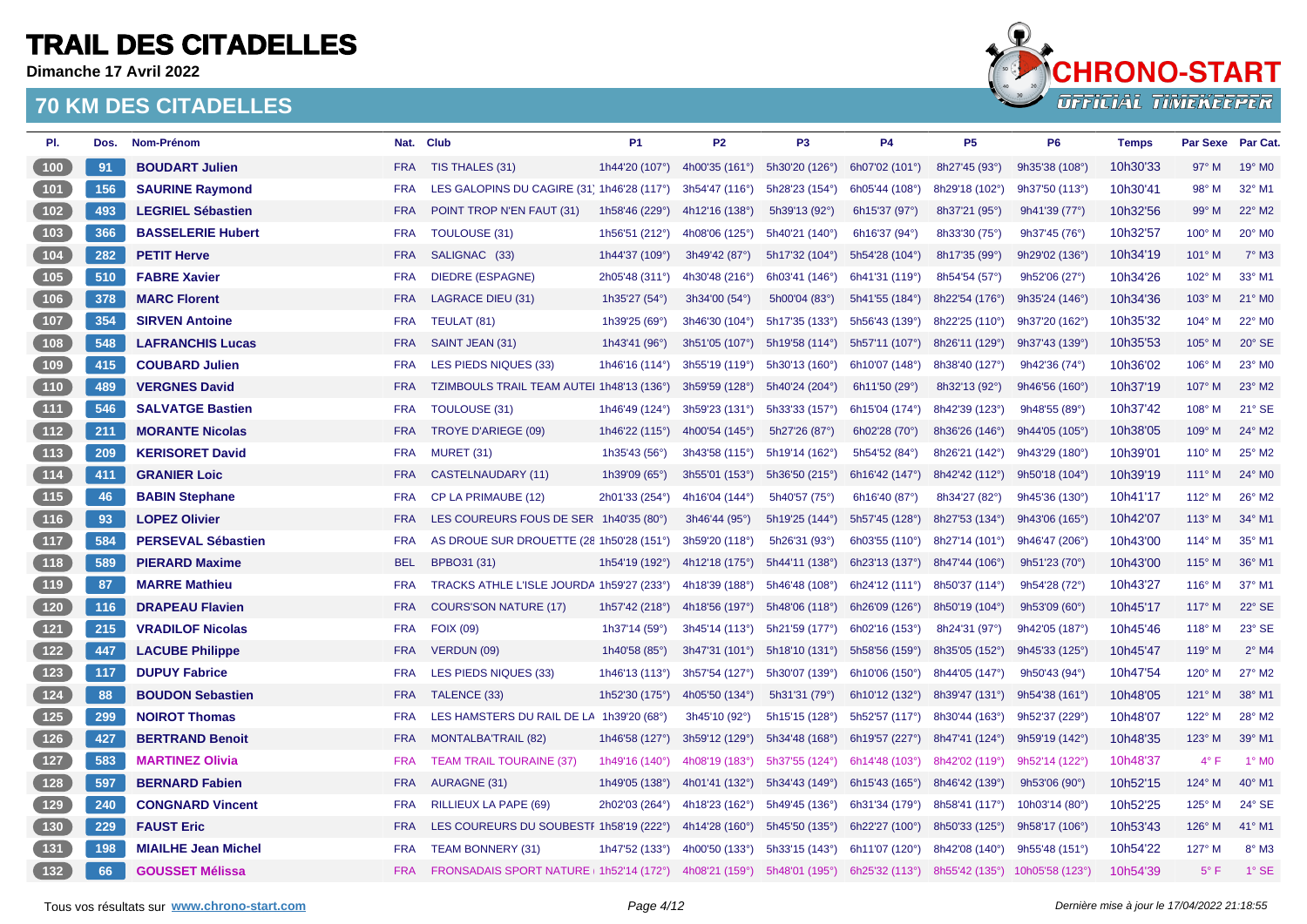**Dimanche 17 Avril 2022**



| PI.                                        | Dos.           | Nom-Prénom                  |            | Nat. Club                                    | <b>P1</b>      | <b>P2</b>      | P <sub>3</sub>                | <b>P4</b>                   | <b>P5</b>                      | <b>P6</b>                      | <b>Temps</b> | <b>Par Sexe</b> | Par Cat.                    |
|--------------------------------------------|----------------|-----------------------------|------------|----------------------------------------------|----------------|----------------|-------------------------------|-----------------------------|--------------------------------|--------------------------------|--------------|-----------------|-----------------------------|
| 133                                        | 416            | <b>MAYER Guilhem</b>        | <b>FRA</b> | VARILHES (09)                                | 1h56'59 (215°) |                | 4h10'27 (136°) 5h45'30 (161°) | 6h26'07 (155°)              | 8h50'35 (105°) 10h00'37 (121°) |                                | 10h55'46     | $128^\circ$ M   | 29° M2                      |
| $134$                                      | 266            | <b>LE RUN Gaëlle</b>        | <b>FRA</b> | AX LES THERMES (09)                          | 1h48'27 (137°) | 4h04'10 (152°) | 5h32'50 (110°)                | 6h10'35 (118°)              | 8h51'54 (177°)                 | 10h03'23 (138°)                | 10h57'27     | $6^{\circ}$ F   | $4^\circ$ M2                |
| (135)                                      | 132            | <b>PUGINIER Lucas</b>       | <b>FRA</b> | TOULOUSE (31)                                | 2h01'58 (262°) | 4h18'25 (164°) | 5h49'48 (137°)                | 6h31'33 (178°)              | 8h58'48 (120°)                 | 10h03'21 (79°)                 | 10h57'58     | $129^\circ$ M   | 25° SE                      |
| $136$                                      | 208            | <b>FONTES Vincent</b>       | <b>FRA</b> | TOULOUSE (31)                                | 2h01'54 (261°) | 4h18'19 (163°) | 5h49'41 (134°)                | 6h31'31 (181°)              | 8h58'37 (116°)                 | 10h03'18 (81°)                 | 10h58'00     | $130^\circ$ M   | 26° SE                      |
| (137)                                      | 435            | <b>TOURNIE Vincent</b>      | <b>FRA</b> | <b>BESSENS (82)</b>                          | 1h51'22 (163°) | 4h03'46 (130°) | 5h40'53 (181°)                | 6h22'22 (173°)              | 9h02'00 (170°) 10h11'10 (118°) |                                | 10h59'04     | $131^\circ$ M   | 27° SE                      |
| $\begin{array}{c} \boxed{138} \end{array}$ | 420            | <b>LLAREUS Matthieu</b>     | <b>FRA</b> | PORTET (31)                                  | 1h50'39 (154°) | 4h08'29 (174°) | 5h36'17 (103°)                | 6h20'17 (213°)              | 8h57'54 (160°) 10h11'13 (149°) |                                | 10h59'04     | $132^\circ$ M   | 30° M2                      |
| (139)                                      | 13             | <b>SALOMONE Thomas</b>      | <b>FRA</b> | GER (64)                                     | 1h56'54 (213°) | 4h22'58 (228°) | 6h03'30 $(205^{\circ})$       | 6h44'42 (169°)              | 9h10'56 (113°)                 | 10h14'19 (67°)                 | 10h59'05     | $133^\circ$ M   | 42° M1                      |
| $\sqrt{140}$                               | 134            | <b>BIGEON Christophe</b>    | <b>FRA</b> | <b>BNTT (47)</b>                             | 1h53'53 (183°) | 4h07'19 (135°) | 5h36'13 (115°)                | 6h14'46 (129°)              | 8h43'23 (128°)                 | 9h54'56 (140°)                 | 10h59'28     | 134° M          | 31° M2                      |
| (141)                                      | 400            | <b>ROUCHE Tony</b>          | <b>FRA</b> | NIEUL SUR MER (17)                           | 1h59'20 (232°) | 4h08'46 (121°) | 5h35'06 (85°)                 | 6h13'52 (133°)              | 8h47'39 (145°) 10h02'14 (159°) |                                | 10h59'57     | $135^\circ$ M   | $9°$ M3                     |
| (142)                                      | 175            | <b>TURIES Sebastien</b>     | <b>FRA</b> | LASBORDES (11)                               | 1h58'16 (221°) | 4h26'23 (240°) | 6h03'36 (183°)                | 6h41'29 (121°)              | 9h07'19 (111°) 10h13'55 (92°)  |                                | 11h00'19     | $136^\circ$ M   | 43° M1                      |
| (143)                                      | 502            | <b>PAQUE Emmanuel</b>       | <b>FRA</b> | URBAN RUNNERS ARCACHON 1h46'43 (122°)        |                | 4h03'52 (170°) | 5h42'52 (193°)                | 6h21'51 (135°)              | 8h58'43 (155°) 10h06'04 (100°) |                                | 11h00'46     | 137° M          | 32° M2                      |
| $\begin{array}{c} \n144\n\end{array}$      | 217            | <b>CAMPANER Frederic</b>    | <b>FRA</b> | <b>ASTARAC FOND CLUB (32)</b>                | 1h40'10 (72°)  | 3h46'14 (93°)  | 5h15'34 (121°)                | 5h56'16 (158°)              | 8h37'38 (178°)                 | 9h57'45 (211°)                 | 11h00'54     | 138° M          | 10° M3                      |
| (145)                                      | 25             | <b>GUILLOUT Dominique</b>   | <b>FRA</b> | MINARM PFC-SE LYON (01)                      | 1h49'30 (143°) | 4h05'59 (165°) | 5h40'10 (158°)                | 6h18'50 (130°)              | 8h49'32 (138°)                 | 10h10'32 (220°)                | 11h01'36     | 139° M          | $3°$ M4                     |
| (146)                                      | 9              | <b>BARES Joël</b>           | <b>FRA</b> | LES GALOPINS DU CAGIRE (31) 1h54'22 (193°)   |                | 4h10'21 (155°) | 5h45'46 (165°)                | 6h26'36 $(161°)$            | 9h05'24 (166°) 10h13'19 (109°) |                                | 11h01'53     | $140^\circ$ M   | $4^\circ$ M4                |
| (147)                                      | 449            | <b>LE TRIONNAIRE Erwan</b>  | <b>FRA</b> | MAUREMONT (31)                               | 1h40'46 (83°)  | 3h38'53 (52°)  | 5h05'30 (89°)                 | 5h48'04 (197°)              | 8h31'33 (187°)                 | 9h58'43 (275°)                 | 11h03'55     | $141^\circ$ M   | 33° M2                      |
| $148$                                      | 338            | <b>MAURY Nicolas</b>        | <b>FRA</b> | ECHIRE (79)                                  | 1h46'37 (120°) | 4h04'42 (176°) | 5h41'09 (175°)                | 6h21'48 (156°)              | 8h58'45 (156°) 10h11'02 (144°) |                                | 11h05'45     | 142° M          | 28° SE                      |
| (149)                                      | 418            | <b>MAULEON Sylvain</b>      | <b>FRA</b> | TOULOUSE (31)                                | 1h59'51 (239°) | 4h18'59 (185°) | 5h46'52 (105°)                | 6h24'15 (109°)              | 8h51'13 (115°) 10h06'45 (167°) |                                | 11h06'00     | $143^\circ$ M   | 34° M2                      |
| 150                                        | 39             | <b>PONCHON Benoit</b>       | <b>FRA</b> | STADE OLYMPIQUE ARLESIEN 2h01'52 (260°)      |                | 4h16'49 (147°) | 5h51'02 (159°)                | 6h30'06 (138°)              | 9h09'36 (169°)                 | 10h13'24 (71°)                 | 11h06'01     | $144^\circ$ M   | $11^{\circ}$ M3             |
| (151)                                      | $\overline{7}$ | <b>LEBOEUF David</b>        | <b>FRA</b> | <b>TEAM TRAIL'QUILLOU (09)</b>               | 2h02'34 (272°) | 4h28'13 (223°) | 6h03'39 (166°)                | 6h43'48 (152°)              | 9h07'24 (103°)                 | 10h14'00 (93°)                 | 11h06'18     | $145^\circ$ M   | 44° M1                      |
| 152                                        | 395            | <b>FERRATI Iréné Hugues</b> | <b>FRA</b> | <b>BNTT (47)</b>                             | 1h50'31 (152°) | 3h57'58 (108°) | 5h31'16 (151°)                | 6h10'08 (134°)              | 8h39'26 (130°)                 | 9h54'59 (168°)                 | 11h06'24     | 146° M          | 12° M3                      |
| (153)                                      | 14             | <b>FLANDRIN Jerome</b>      | <b>FRA</b> | SAINT JEAN DE MONTS VENDE 1h43'20 (92°)      |                | 3h51'35 (114°) | 5h27'51 (174°)                | $6h08'41$ (160 $^{\circ}$ ) | 8h52'50 (197°) 10h10'10 (182°) |                                | 11h07'22     | 147° M          | 13° M3                      |
| $154$                                      | 92             | <b>DUNAC Matthias</b>       | <b>FRA</b> | TEAM TRAIL'QUILLOU / A-PY (0! 2h02'32 (271°) |                | 4h28'15 (226°) | 6h01'36 (152°)                | 6h41'25 (146°)              | 9h09'50 (126°)                 | 10h17'24 (103°)                | 11h07'31     | $148^\circ$ M   | 45° M1                      |
| (155)                                      | 560            | <b>BOURIANNE Thierry</b>    | <b>FRA</b> | TEAM CALOR (31)                              | 1h49'38 (145°) | 4h03'07 (137°) | 5h40'18 (182°)                | 6h21'53 (175°)              | 9h05'28 (188°) 10h16'37 (131°) |                                | 11h07'58     | $149^\circ$ M   | 14° M3                      |
| (156)                                      | 34             | <b>DAVASSE Joel</b>         | <b>FRA</b> | ASSOCIATION TRAILEUR LAUR 1h47'45 (132°)     |                | 4h06'40 (182°) | 5h49'35 (218°)                | 6h31'25 (182°)              | 9h03'33 (143°) 10h18'53 (166°) |                                | 11h13'10     | 150° M          | $1^\circ$ M <sub>5</sub>    |
| (157)                                      | 42             | <b>BREMAND Marc</b>         | <b>FRA</b> | <b>ACPA (85)</b>                             | 1h54'48 (199°) | 4h13'14 (177°) | 5h56'59 (223°)                | 6h35'10 (127°)              | 9h06'14 (141°) 10h17'32 (132°) |                                | 11h13'18     | $151^\circ$ M   | 46° M1                      |
| 158                                        | 191            | <b>CABOCEL Arnaud</b>       | <b>FRA</b> | ACP 11 (11)                                  | 1h51'58 (168°) | 4h12'42 (195°) | 5h48'03 (164°)                | 6h29'03 (162°)              | 9h06'10 (157°) 10h24'22 (197°) |                                | 11h16'10     | 152° M          | 35° M2                      |
| (159)                                      | 315            | <b>GRAVE Reynald</b>        | <b>FRA</b> | PALAJA (11)                                  | 1h52'11 (171°) | 4h12'49 (194°) | 5h49'30 (176°)                | 6h29'06 (145°)              | 9h07'14 (164°) 10h24'49 (190°) |                                | 11h16'14     | $153^\circ$ M   | 15° M3                      |
| (160)                                      | 311            | <b>ROUGE Lionel</b>         | <b>FRA</b> | SAVIGNAC LES ORMEAUX (09) 1h52'19 (173°)     |                | 4h08'17 (154°) | 5h35'12 (91°)                 | 6h10'33 (78°)               |                                | 8h51'09 (175°) 10h08'13 (179°) | 11h16'41     | 154° M          | 16° M3                      |
| (161)                                      | 542            | <b>REIGNIEZ Laurent</b>     | <b>FRA</b> | LES CHEVALIERS DU VENT (85 1h37'10 (58°)     |                | 3h43'16 (94°)  | 5h23'35 (202°)                | 6h05'15 (177°)              | 8h48'56 (192°) 10h10'28 (226°) |                                | 11h17'15     | $155^\circ$ M   | $17^\circ$ M3               |
| 162                                        | 167            | <b>CHÉRIAUX Remi</b>        | <b>FRA</b> | TOULOUSE (31)                                | 1h50'16 (148°) | 4h04'34 (142°) | 5h32'22 (102°)                | 6h15'35 (200°)              | 8h56'59 (179°) 10h14'31 (185°) |                                | 11h19'10     | 156° M          | 47° M1                      |
| (163)                                      | 570            | <b>GEROMIN Cyril</b>        | <b>FRA</b> | <b>TCAP (81)</b>                             | 1h58'37 (226°) | 4h17'48 (187°) | 5h48'11 (129°)                | 6h26'04 (122°)              | 9h01'37 (151°) 10h13'56 (145°) |                                | 11h19'18     | 157° M          | 36° M2                      |
| 164                                        | 301            | <b>GARCIA Aurelie</b>       | <b>FRA</b> | TEAM TRAIL'QUILLOU/ SPIRIDO 2h04'21 (286°)   |                | 4h30'47 (231°) | 6h12'32 (213°)                | 6h56'11 (207°)              | 9h23'45 (122°)                 | 10h28'58 (84°)                 | 11h19'24     | $7^{\circ}$ F   | $2^{\circ}$ M <sub>0</sub>  |
| (165)                                      | 259            | <b>PECERO Benoit</b>        | <b>FRA</b> | PAMIERS (09)                                 | 2h04'44 (294°) | 4h27'18 (202°) | 6h00'03 (145°)                | 6h37'45 (116°)              | 9h07'21 (132°) 10h24'21 (177°) |                                | 11h20'04     | $158^\circ$ M   | $25^{\circ}$ M <sub>0</sub> |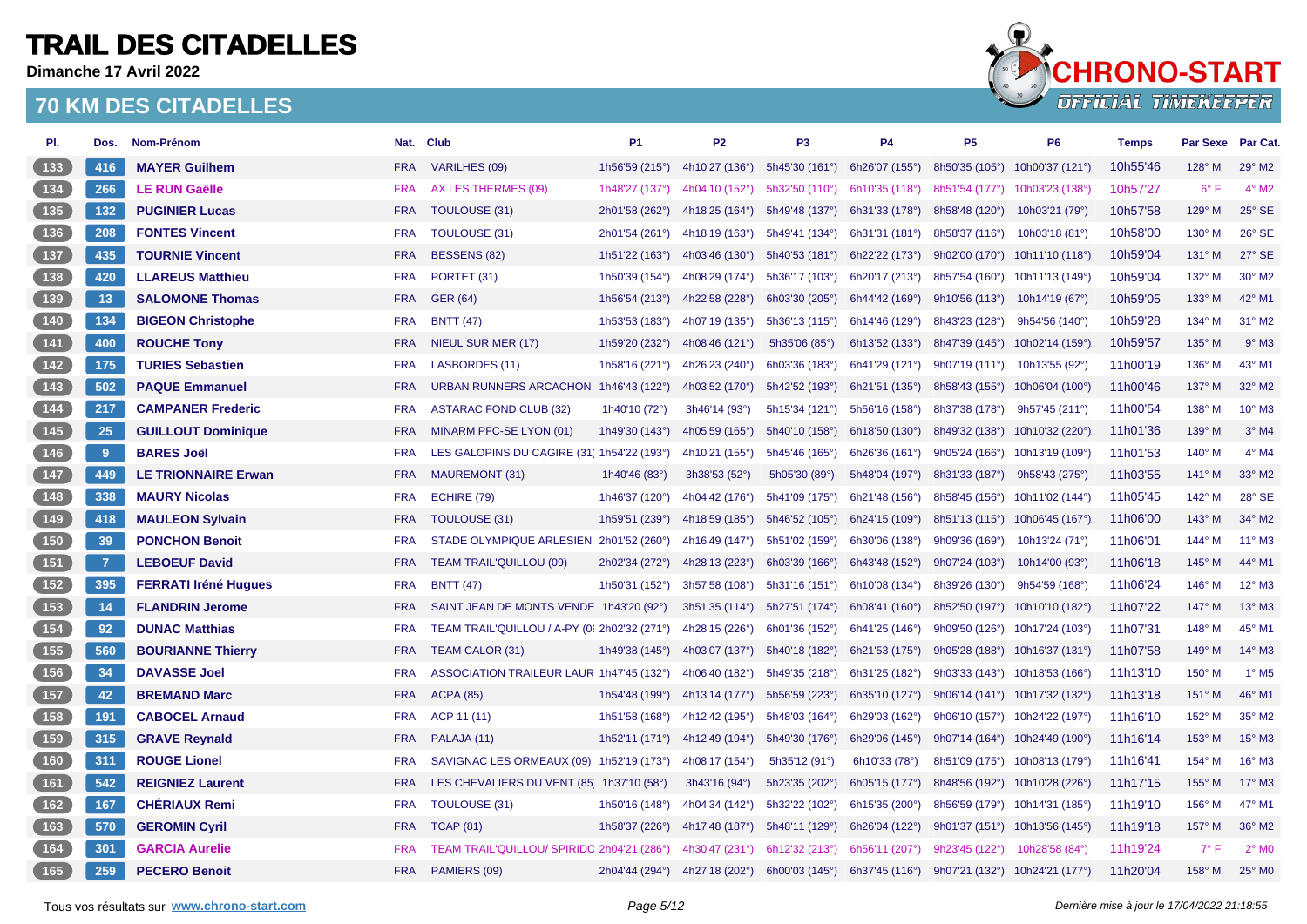**Dimanche 17 Avril 2022**



| PI.                                        | Dos.           | Nom-Prénom                         | Nat.       | <b>Club</b>                                | <b>P1</b>      | <b>P2</b>      | P <sub>3</sub> | <b>P4</b>               | <b>P5</b>                      | <b>P6</b>                      | <b>Temps</b> | Par Sexe       | Par Cat.       |
|--------------------------------------------|----------------|------------------------------------|------------|--------------------------------------------|----------------|----------------|----------------|-------------------------|--------------------------------|--------------------------------|--------------|----------------|----------------|
| 166                                        | 28             | <b>VADROT Olivier</b>              | <b>FRA</b> | MURET AC (31)                              | 1h52'33 (176°) | 4h11'08 (180°) | 5h49'25 (188°) | 6h31'36 (189°)          |                                | 9h08'51 (158°) 10h20'16 (134°) | 11h20'42     | $159^\circ$ M  | $5^\circ$ M4   |
| 167                                        | 553            | <b>MICHEL Stephane</b>             | <b>FRA</b> | <b>AUCH (32)</b>                           | 1h52'01 (169°) | 4h07'21 (150°) | 5h40'26 (150°) | 6h20'28 (151°)          | 9h10'32 (219°)                 | 10h21'00 (126°)                | 11h20'58     | $160^\circ$ M  | 48° M1         |
| 168                                        | 595            | <b>LE BLEIS Benoit</b>             | <b>FRA</b> | LATRESNE (33)                              | 1h56'57 (214°) | 4h13'40 (166°) | 5h41'14 (97°)  | 6h20'23 (141°)          | 9h02'31 (183°)                 | 10h20'22 (192°)                | 11h21'50     | 161° M         | 26° MO         |
| 169                                        | 473            | <b>SAUNE Nicolas</b>               | <b>FRA</b> | LES GALOPINS DU CAGIRE (31) 1h49'34 (144°) |                | 4h05'41 (158°) | 5h43'51 (187°) | 6h21'46 (123°)          | 9h05'25 (190°)                 | 10h16'26 (129°)                | 11h22'27     | 162° M         | 49° M1         |
| $170$                                      | 413            | <b>GRAS Gregory</b>                | <b>FRA</b> | ENTENTE POITIERS ATHLE 86 (1h44'41 (110°)  |                | 3h51'45 (103°) | 5h36'52 (231°) | 6h18'53 (186°)          |                                | 9h02'33 (191°) 10h23'03 (218°) | 11h24'31     | $163^\circ$ M  | 18° M3         |
| $171$                                      | 385            | <b>PASQUIER Laurent</b>            | <b>FRA</b> | RAID'YON (85)                              | 1h47'01 (128°) | 4h04'29 (171°) | 5h40'22 (170°) | 6h16'17 (90°)           |                                | 8h58'55 (185°) 10h20'14 (224°) | 11h25'30     | 164° M         | $6^\circ$ M4   |
| 172                                        | 57             | <b>BROSSARD Thomas</b>             | <b>FRA</b> | <b>UAC BRIOUX (79)</b>                     | 1h57'05 (217°) | 4h16'41 (191°) | 5h45'39 (116°) | 6h26'45 (167°)          |                                | 9h04'27 (161°) 10h17'30 (148°) | 11h26'49     | $165^\circ$ M  | 50° M1         |
| $173$                                      | 362            | <b>DE LEVEZOU DE VESINS Hugues</b> | <b>FRA</b> | <b>COLOMIERS (31)</b>                      | 1h50'53 (157°) | 4h05'46 (146°) | 5h41'51 (173°) | 6h25'30 (208°)          |                                | 9h09'33 (196°) 10h27'00 (183°) | 11h27'08     | 166° M         | $7^\circ$ M4   |
| $\begin{array}{c} \boxed{174} \end{array}$ | 188            | <b>CABRERA Stéphane</b>            | <b>FRA</b> | ACP 11 (11)                                | 1h51'54 (167°) | 4h10'23 (178°) | 5h45'43 (163°) | 6h27'10 (171°)          | 9h07'16 (172°)                 | 10h24'51 (189°)                | 11h27'10     | $167^\circ$ M  | 27° MO         |
| $175$                                      | 594            | <b>BELLUCCI Fanny</b>              | <b>FRA</b> | <b>CALABASS'TRAIL (09)</b>                 | 1h47'57 (134°) | 4h23'36 (273°) | 6h01'07 (184°) | 6h56'08 (322°)          | 9h32'52 (154°)                 | 10h40'05 (98°)                 | 11h27'27     | $8^{\circ}$ F  | $1^{\circ}$ M1 |
| (176)                                      | 408            | <b>DUPOUY Nicolas</b>              | <b>FRA</b> | <b>COB (40)</b>                            | 2h04'12 (283°) | 4h31'07 (235°) | 6h04'05 (147°) | 6h45'07 (166°)          | 9h19'29 (148°) 10h35'35 (172°) |                                | 11h28'15     | 168° M         | 37° M2         |
| $\overline{177}$                           | 429            | <b>DARRICAU Sebastien</b>          | <b>FRA</b> | CLUB OLYMPIQUE BAYONNAIS 2h04'15 (284°)    |                | 4h31'10 (236°) | 6h04'10 (148°) | 6h45'10 (163°)          |                                | 9h19'32 (149°) 10h35'47 (174°) | 11h28'16     | $169^\circ$ M  | 28° MO         |
| 178                                        | 540            | <b>MARTY Laetitia</b>              | <b>FRA</b> | <b>TEAM BINOUZE (82)</b>                   | 1h49'09 (139°) | 4h08'24 (189°) | 5h44'23 (171°) | 6h29'12 (222°)          | 9h06'47 (159°)                 | 10h21'09 (156°)                | 11h30'08     | $9^{\circ}$ F  | $3°$ MO        |
| 179                                        | 286            | <b>BOSSUET Jeremy</b>              | <b>FRA</b> | TRAIL A LOT (46)                           | 2h00'10 (245°) | 4h17'16 (169°) | 5h57'27 (201°) | 6h41'19 (211°)          | 9h21'19 (171°)                 | 10h28'51 (102°)                | 11h30'38     | $170^\circ$ M  | 29° M0         |
| (180)                                      | 150            | <b>MOREAU Yohann</b>               | <b>FRA</b> | SOUBISE (17)                               | 2h00'35 (252°) | 4h19'26 (181°) | 5h51'50 (142°) | 6h34'24 (196°)          | 9h13'14 (167°) 10h27'43 (158°) |                                | 11h32'39     | $171^\circ$ M  | 38° M2         |
| $181$                                      | 522            | <b>BLANC Pierre</b>                | <b>FRA</b> | MURET (31)                                 | 1h53'55 (184°) | 4h09'59 (157°) | 5h38'39 (111°) | 6h19'39 (164°)          | 9h04'02 (198°)                 | 10h27'09 (244°)                | 11h32'46     | 172° M         | $1^\circ$ M6   |
| $\begin{array}{c} \boxed{182} \end{array}$ | 349            | <b>THOMAS Sebastien</b>            | <b>FRA</b> | L'UNION (31)                               | 1h46'34 (119°) | 4h00'23 (139°) | 5h40'15 (197°) | 6h20'12 (149°)          | 9h04'06 (195°) 10h26'11 (236°) |                                | 11h33'34     | $173^\circ$ M  | 51° M1         |
| $183$                                      | 304            | <b>GUÉRARD Marc</b>                | <b>FRA</b> | <b>MM'S (31)</b>                           | 1h50'21 (149°) | 4h05'23 (149°) | 5h33'07 (101°) | 6h16'24 (201°)          |                                | 9h00'07 (193°) 10h22'07 (234°) | 11h34'44     | $174^\circ$ M  | 39° M2         |
| $184$                                      | 483            | <b>PERRENOT Isabelle</b>           | <b>FRA</b> | <b>MAUREMONT (31)</b>                      | 1h50'24 (150°) | 4h05'24 (148°) | 5h33'03 (98°   | $6h16'27$ (203°)        | 9h04'32(209°)                  | 10h22'05 (186°)                | 11h35'29     | $10^{\circ}$ F | $4^\circ$ MO   |
| $185$                                      | $\overline{4}$ | <b>VASSEUR Jean-Philippe</b>       | <b>FRA</b> | <b>TEAM PY'RUNNERS (65)</b>                | 1h56'47 (211°) | 4h23'21 (234°) | 6h03'28 (200°) | 6h45'33 (188°)          |                                | 9h21'50 (153°) 10h36'15 (157°) | 11h35'41     | 175° M         | 40° M2         |
| 186                                        | 527            | <b>FONSECA Nicolas</b>             | <b>FRA</b> | SAMATAN (32)                               | 1h59'40 (237°) | 4h27'44 (239°) | 6h07'46 (199°) | 6h49'13 (172°)          | 9h26'56 (162°) 10h45'07 (196°) |                                | 11h35'59     | $176^\circ$ M  | 30° MO         |
| $\boxed{187}$                              | 382            | <b>MOTTET François</b>             | <b>FRA</b> | <b>ALBI</b> (81)                           | 2h05'37 (307°) | 4h30'43 (217°) | 6h03'03 (141°) | 6h45'15 (190°)          |                                | 9h27'11 (182°) 10h43'08 (171°) | 11h37'51     | $177^\circ$ M  | $8^\circ$ M4   |
| 188                                        | 123            | <b>RODRIGUEZ Sylvain</b>           | <b>FRA</b> | SALLELES D AUDE (11)                       | 2h02'26 (269°) | 4h27'35 (218°) | 6h06'23 (191°) | 6h48'38 (191°)          |                                | 9h23'51 (150°) 10h43'41 (209°) | 11h42'49     | 178° M         | 41° M2         |
| 189                                        | 353            | <b>VIEIRA Jose</b>                 | <b>FRA</b> | AC GIGOUZAC (46)                           | 2h05'31 (305°) | 4h27'26 (200°) | 6h03'05 (169°) | 6h45'34 (193°)          |                                | 9h29'20 (194°) 10h45'04 (169°) | 11h42'53     | $179^\circ$ M  | 19° M3         |
| 190                                        | 492            | <b>MEDA Nicolas</b>                | <b>FRA</b> | <b>VACQUIERS (31)</b>                      | 2h05'52 (312°) | 4h37'33 (255°) | 6h14'30 (180°) | 6h58'00 (205°)          |                                | 9h38'30 (174°) 10h47'15 (115°) | 11h42'55     | 180° M         | 31° MO         |
| $\begin{array}{c} \boxed{191} \end{array}$ | 457            | <b>DIAS Carlos</b>                 | <b>FRA</b> | GIROUSSENS (81)                            | 2h00'25 (250°) | 4h18'04 (172°) | 6h02'57 (229°) | 6h51'05 (260°)          |                                | 9h39'30 (210°) 10h51'05 (141°) | 11h43'27     | 181° M         | $20^\circ$ M3  |
| 192                                        | 487            | <b>HAMON Sylvain</b>               | <b>FRA</b> | <b>COLOMIERS (31)</b>                      | 2h04'26 (288°) | 4h28'00 (209°) | 6h07'55 (198°) | 6h52'02 (215°)          | 9h38'19 (202°)                 | 10h52'27 (154°)                | 11h43'39     | 182° M         | 52° M1         |
| $\begin{bmatrix} 193 \end{bmatrix}$        | 241            | <b>AUE Lilian</b>                  | <b>FRA</b> | MONTJOURE (31)                             | 1h46'52 (125°) | 4h07'57 (196°) | 5h43'29 (167°) | 6h34'43 (285°)          | 9h38'50 (279°)                 | 10h52'42 (152°)                | 11h45'39     | $183^\circ$ M  | 53° M1         |
| 194                                        | 236            | <b>RIMAILHO Joel</b>               | <b>FRA</b> | TOULOUSE (31)                              | 1h56'26 (207°) | 4h17'46 (198°) | 5h54'36 (178°) | 6h35'48 $(170^{\circ})$ | 9h19'27 (189°)                 | 10h47'19 (279°)                | 11h46'00     | $184^\circ$ M  | $9°$ M4        |
| 195                                        | 525            | <b>ALCARAZ Damien</b>              | <b>FRA</b> | <b>RSP (63)</b>                            | 2h00'38 (253°) |                | 6h24'51        | 7h11'26 (240°)          | 9h26'49 (64°)                  | 10h38'09 (133°)                | 11h46'10     | 185° M         | 54° M1         |
| 196                                        | 247            | <b>CHOPINET Cédric</b>             | <b>FRA</b> | DOMPIERRE COURSE AVENTU 2h04'35 (291°)     |                | 4h29'34 (215°) | 6h07'29 (186°) | 6h50'14 (199°)          | 9h37'41 (206°) 10h52'39 (163°) |                                | 11h52'03     | 186° M         | 32° MO         |
| 197                                        | 505            | <b>CHARRETEUR Yannick</b>          | <b>FRA</b> | <b>PAU (64)</b>                            | 1h58'40 (227°) | 4h14'43 (156°) | 5h50'44 (172°) | 6h34'19 (206°)          |                                | 9h26'29 (231°) 10h52'31 (267°) | 11h52'06     | $187^\circ$ M  | 55° M1         |
| 198                                        | 272            | <b>FRANCOIS Sebastien</b>          | <b>FRA</b> | AL BOUGUENAIS (44)                         | $\sim$         | 4h14'39        | 6h06'41 (263°) | 6h50'58 (216°)          |                                | 9h49'51 (258°) 11h05'41 (170°) | 11h52'11     | 188° M         | 42° M2         |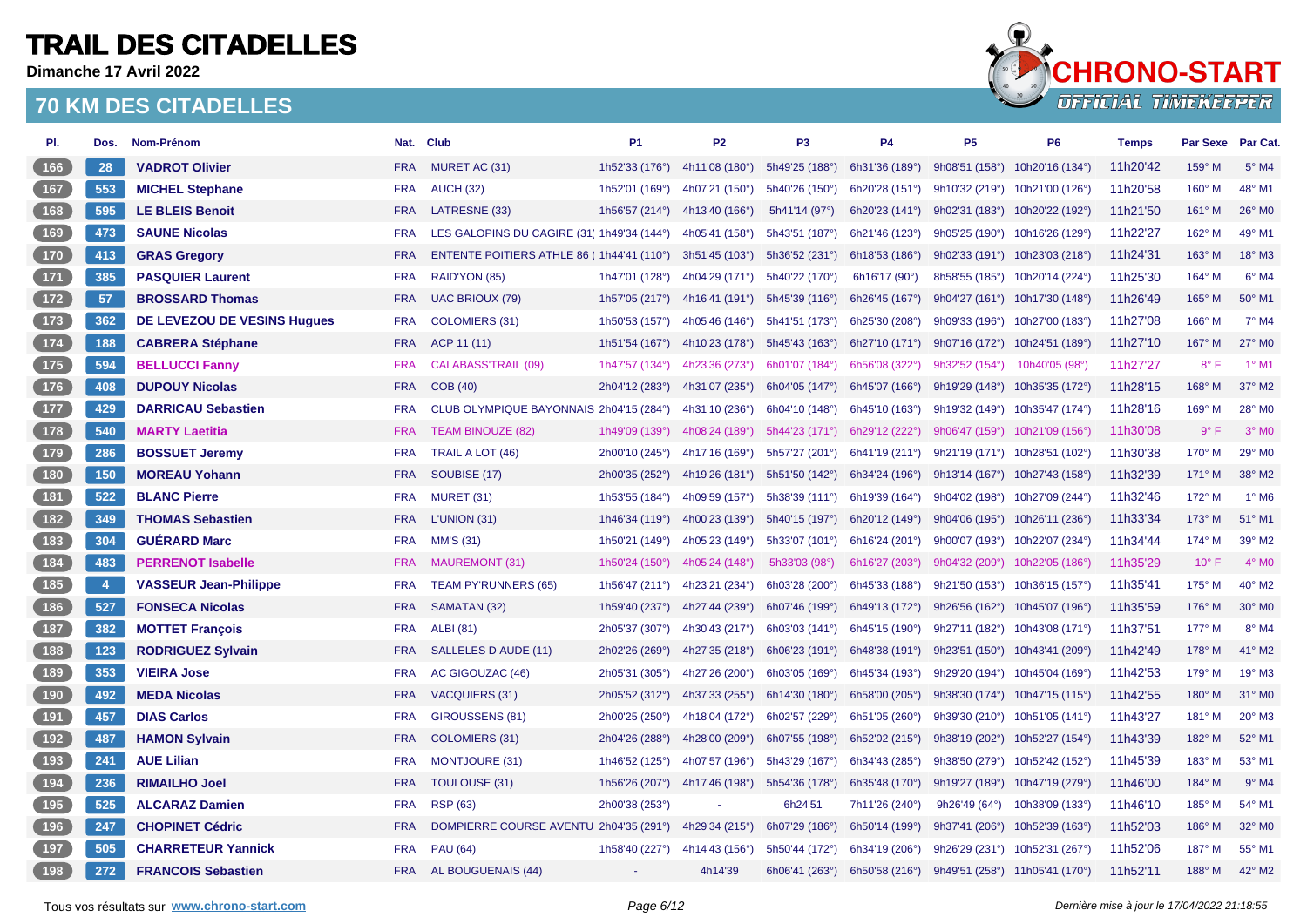**Dimanche 17 Avril 2022**



| PI.                                | Dos. | Nom-Prénom                   | Nat.       | <b>Club</b>                                | P <sub>1</sub> | P <sub>2</sub> | P <sub>3</sub>          | <b>P4</b>                                      | P <sub>5</sub>                                 | P <sub>6</sub>                  | <b>Temps</b> | Par Sexe Par Cat. |                            |
|------------------------------------|------|------------------------------|------------|--------------------------------------------|----------------|----------------|-------------------------|------------------------------------------------|------------------------------------------------|---------------------------------|--------------|-------------------|----------------------------|
| 199                                | 536  | <b>MORILLO Jerome</b>        | <b>FRA</b> | SPORT NATURE MONTGAILHAI 1h54'08 (188°)    |                | 4h17'24 (207°) | 6h03'48 (240°)          | 6h49'42 (231°)                                 | 9h39'45 (218°) 10h59'08 (205°)                 |                                 | 11h52'28     | 189° M            | 29° SE                     |
| 200                                | 285  | <b>FERNANDES Jordan</b>      | <b>FRA</b> | SPORT NATURE MONTGAILHAI 1h54'05 (187°)    |                | 4h17'21 (206°) | 6h03'58 (241°)          | 6h50'37 (242°)                                 | 9h39'41 (212°)                                 | 10h58'31 (202°)                 | 11h52'29     | 190° M            | 33° MO                     |
| 201                                | 561  | <b>SANCIER Romain</b>        | <b>FRA</b> | <b>ELAN CAPIANAIS (33)</b>                 | 1h58'11 (220°) | 4h28'45 (251°) | 6h07'04 (189°)          | 6h48'53 (180°)                                 | 9h30'47 (181°)                                 | 10h55'45 (257°)                 | 11h55'51     | $191^\circ$ M     | 43° M2                     |
| 202                                | 386  | <b>BONNEMAISON Marc</b>      | <b>FRA</b> | SAINT ELIX LOCATION (31)                   | 2h00'04 (243°) | 4h17'44 (173°) | 5h48'17 (130°)          | 6h22'25 $(60^{\circ})$                         | 9h11'52 (215°)                                 | 10h47'36 (316°)                 | 12h00'37     | 192° M            | 44° M2                     |
| 203                                | 466  | <b>AMPRIMO Bruno</b>         | <b>FRA</b> | SAINT LAURENT DES ARBRES   1h59'55 (240°)  |                | 4h30'31 (252°) | 6h21'16 (253°)          | 7h03'39 (192°)                                 |                                                | 9h48'59 (201°) 11h08'22 (204°)  | 12h00'55     | $193^\circ$ M     | 45° M2                     |
| $204$                              | 184  | <b>GOUDEAU Nicolas</b>       | <b>FRA</b> | 12/14 NIORT (79)                           | 1h53'59 (185°) | 4h08'26 (143°) | 5h50'30 (216°)          | 6h35'04 (219°)                                 |                                                | 9h24'12 (213°) 10h48'35 (252°)  | 12h00'56     | 194° M            | 21° M3                     |
| $\frac{205}{205}$                  | 593  | <b>CAPOUL David</b>          | <b>FRA</b> | <b>CAMION LES LAVAUR (81)</b>              | 1h58'53 (231°) | 4h26'28 (238°) | 6h12'36 (237°)          | 7h01'52 (274°)                                 | 9h48'47 (203°)                                 | 11h06'50 (195°)                 | 12h02'07     | $195^\circ$ M     | 46° M2                     |
| $206$                              | 161  | <b>GRIMAL Philippe</b>       | <b>FRA</b> | LES ZINZINS DES COTEAUX (31 1h51'11 (162°) |                | 4h10'16 (184°) | 5h51'28 (209°)          | 6h32'03 (154°)                                 | 9h19'20 (205°)                                 | 10h58'02 (323°)                 | 12h02'23     | 196° M            | 22° M3                     |
| 207                                | 459  | <b>NAZAR Jérôme</b>          | <b>FRA</b> | LES ZINZINS DES COTEAUX (31 1h41'54 (89°)  |                | 4h05'03 (204°) | 5h46'44 (211°)          | 6h29'15 (194°)                                 | 9h19'23 (220°)                                 | 10h58'11 (324°)                 | 12h02'25     | $197^\circ$ M     | $34^\circ$ M <sub>0</sub>  |
| 208                                | 231  | <b>TOURNOUX Julie</b>        | <b>FRA</b> | LES GIVRES DE NAY (64)                     | 1h59'59 (241°) | 4h33'53 (266°) | 6h17'20 (219°)          | 6h59'23 $(187°)$                               |                                                | 9h42'36 (186°) 11h00'31 (193°)  | 12h02'55     | $11^{\circ}$ F    | $2°$ SE                    |
| 209                                | 23   | <b>AYRAULT Alexandre</b>     | <b>FRA</b> | <b>NIORT (79)</b>                          | 2h02'06 (265°) | 4h27'53 (227°) | 6h09'35 (212°)          | 6h59'30 (278°)                                 | 9h41'59 (184°) 11h01'44 (208°)                 |                                 | 12h03'09     | 198° M            | 56° M1                     |
| $210$                              | 469  | <b>ADOR Antoine</b>          | <b>FRA</b> | <b>DIAGONALE 2022 (86)</b>                 | 1h50'36 (153°) | 4h10'19 (192°) | 5h51'44 (210°)          | 6h35'40 (212°)                                 |                                                | 9h24'39 (211°) 10h51'42 (274°)  | 12h03'49     | 199° M            | 57° M1                     |
| (211)                              | 159  | <b>SADOU Bertrand</b>        | <b>FRA</b> | <b>ENDURANCE 65 (64)</b>                   | 1h56'44 (210°) | 4h23'11 (232°) | 6h03'33 (203°)          | 6h50'11 (241°)                                 | 9h43'50 (237°)                                 | 11h02'34 (201°)                 | 12h05'05     | $200^\circ$ M     | $23^\circ$ M3              |
| $\frac{212}{2}$                    | 22   | <b>COUGNAUD Guillaume</b>    | <b>FRA</b> | S/L MOUTIERS LES MAUXFAITS 1h51'04 (160°)  |                | 4h17'13 (229°) | 5h59'32 (217°)          | 6h49'16 (277°)                                 |                                                | 9h38'33 (214°) 11h00'28 (231°)  | 12h05'27     | $201^\circ$ M     | 58° M1                     |
| $\sqrt{213}$                       | 359  | <b>BLAIN Laurent</b>         | <b>FRA</b> | BONNAC (09)                                | 1h44'48 (112°) | 4h08'42 (212°) | 6h07'19 (306°)          | 6h51'00 (210°)                                 |                                                | 9h38'27 (207°) 11h00'38 (237°)  | 12h05'28     | 202° M            | 59° M1                     |
| $214$                              | 432  | <b>CAMPORA Jean-Baptiste</b> | <b>FRA</b> | ASA AMBARES (33)                           | 1h58'44 (228°) | 4h22'08 (208°) | 6h05'49 (222°           | 6h53'03 (248°)                                 |                                                | 9h48'55 (247°) 11h06'53 (194°)  | 12h06'05     | 203° M            | 10° M4                     |
| (215)                              | 85   | <b>BOUILLY Vincent</b>       | <b>FRA</b> | LES SABLES D'OLONNE (85)                   | 2h02'18 (267°) | 4h39'07 (283°) | 6h31'46 (267°)          | 7h16'24 (221°)                                 |                                                | $9h55'39(168°)$ 11h12'51 (181°) | 12h07'02     | 204° M            | 35° MO                     |
| $\begin{array}{c} 216 \end{array}$ | 297  | <b>ARNAL Claire</b>          | <b>FRA</b> | ORNOLAC-USSAT-LES-BAINS ((2h09'49 (331°)   |                | 4h48'08 (294°) | 6h27'51 (196°)          | 7h10'28 (198°)                                 |                                                | 9h50'42 (173°) 11h06'56 (173°)  | 12h07'34     | $12^{\circ}$ F    | 3° SE                      |
| (217)                              | 300  | <b>LEBOEUF Kevin</b>         | <b>FRA</b> | <b>TEAM TRAIL'QUILLOU (09)</b>             | 2h04'23 (287°) | 4h30'45 (230°) | 6h12'34 (214°)          | 6h59'01 (236°)                                 |                                                | 9h50'48 (229°) 11h04'59 (155°)  | 12h07'55     | 205° M            | 36° MO                     |
| $218$                              | 203  | <b>GARCIA Aurelio</b>        | <b>FRA</b> | LOS BANDIDOS (09)                          | 1h57'02 (216°) | 4h22'28 (220°) | 6h16'20 (280°)          | 6h58'21 (185°)                                 |                                                | 9h53'38 (245°) 11h05'05 (135°)  | 12h07'58     | 206° M            | $2^{\circ}$ M <sub>6</sub> |
| 219                                | 410  | <b>ARAGON Francois</b>       | <b>FRA</b> | <b>COURIR A MONTECH (82)</b>               | 2h05'02 (299°) | 4h35'34 (250°) | 6h22'53 (243°)          | 7h15'24 (296°)                                 | 10h03'02 (208°) 11h23'17 (215°)                |                                 | 12h10'02     | 207° M            | 47° M2                     |
| 220                                | 454  | <b>GACHIE Nicolas</b>        | <b>FRA</b> | CLUB OLYMPIQUE BAYONNAIS 2h04'59 (298°)    |                | 4h31'29 (233°) | 6h12'27 (206°)          | 6h58'16 (230°)                                 |                                                | 9h48'52 (224°) 11h08'48 (210°)  | 12h11'59     | 208° M            | 37° MO                     |
| 221                                | 598  | <b>DOUCHE Sebastien</b>      | <b>FRA</b> | BPBO31 (31)                                | 1h54'17 (191°) | 4h14'01 (193°) | 5h58'47 (227°)          | 6h46'50 (258°)                                 |                                                | 9h50'38 (277°) 11h12'38 (235°)  | 12h12'41     | $209^\circ$ M     | $60^\circ$ M1              |
| 222                                | 186  | <b>MICHAUT Joris</b>         | <b>FRA</b> | <b>IGNY (91)</b>                           | 1h53'29 (179°) | 4h28'49 (271°) | 6h18'05 (246°)          | 7h03'02 (225°)                                 |                                                | 9h53'30 (223°) 11h15'26 (232°)  | 12h13'10     | $210^\circ$ M     | 30° SE                     |
| 223                                | 187  | <b>MICHAUT Alain</b>         | <b>FRA</b> | PECHABOU (31)                              | 1h53'25 (178°) | 4h26'01 (261°) | 6h18'03 (262°)          | 7h03'04 (226°)                                 | $9h53'28$ (222°)                               | 11h15'24 (233°)                 | 12h13'11     | $211^\circ$ M     | $2^{\circ}$ M <sub>5</sub> |
| 224                                | 504  | <b>CLUGNAC Philppe</b>       | <b>FRA</b> | <b>BORDEAUX (33)</b>                       | 2h06'09 (317°) | 4h34'58 (246°) | 6h24'56 (250°)          | 7h09'52 (224°)                                 |                                                | 9h54'38 (200°) 11h13'14 (199°)  | 12h13'23     | 212° M            | $11^{\circ}$ M4            |
| 225                                | 151  | <b>FLAHAUT AIrik</b>         | <b>FRA</b> | LEVIGNAC (31)                              | 1h53'03 (177°) | 4h29'12 (278°) | 6h18'47 (247°)          | 7h03'58 (228°)                                 |                                                | 9h54'49 (226°) 11h15'01 (213°)  | 12h14'26     | $213^\circ$ M     | 31° SE                     |
| 226                                | 8    | <b>LEGER Patrick</b>         | <b>FRA</b> | ENTENTE POITIERS ATHLE 86 (1h51'29 (164°)  |                | 4h17'05 (222°) | 6h02'51 $(233^{\circ})$ | 6h51'42 (271°)                                 |                                                | 9h41'20 (217°) 11h09'29 (281°)  | 12h14'52     | 214° M            | $3°$ M <sub>5</sub>        |
| 227                                | 29   | <b>BAIGUE Christian</b>      | <b>FRA</b> | ENTENTE POITIERS ATHLE 86 (1h51'34 (165°)  |                | 4h17'09 (221°) | 6h03'01 (235°)          | 6h51'39 (267°)                                 |                                                | 9h41'12 (216°) 11h09'32 (283°)  | 12h14'52     | 215° M            | $1^\circ$ M7               |
| 228                                | 555  | <b>GOUZY Pierre</b>          | <b>FRA</b> | CAP09 (09)                                 | 1h54'38 (197°) | 4h33'43 (298°) | 6h24'16 (252°)          |                                                | 7h08'17 (214°) 10h04'25 (251°) 11h23'45 (203°) |                                 | 12h20'44     | $216^\circ$ M     | 38° MO                     |
| 229                                | 563  | <b>MARTY David</b>           | <b>FRA</b> | <b>LEZIGNAN CORBIERES (11)</b>             | 2h00'07 (244°) | 4h22'32 (201°) | 6h20'14 (298°)          | 7h07'52 (252°)                                 | 10h05'15 (253°) 11h22'45 (184°)                |                                 | 12h20'45     | $217^\circ$ M     | 24° M3                     |
| $230$                              | 405  | <b>HUOT Jeremie</b>          | <b>FRA</b> | SAINT PAUL DE JARRAT (09)                  | 1h54'56 (201°) | 4h18'09 (205°) | 5h56'54 (190°)          | 6h38'31 (176°)                                 | 9h30'31 (230°) 11h05'10 (314°)                 |                                 | 12h25'01     | $218^\circ$ M     | 48° M2                     |
| (231)                              | 574  | <b>CLARIMON Olivier</b>      | <b>FRA</b> | ZINZIN DES COTEAUX TCAP (3 2h04'52 (296°)  |                | 4h36'42 (257°) | 6h21'42 (230°)          | 7h08'30 (244°) 10h06'13 (254°) 11h27'04 (219°) |                                                |                                 | 12h25'05     | 219° M            | $25^\circ$ M3              |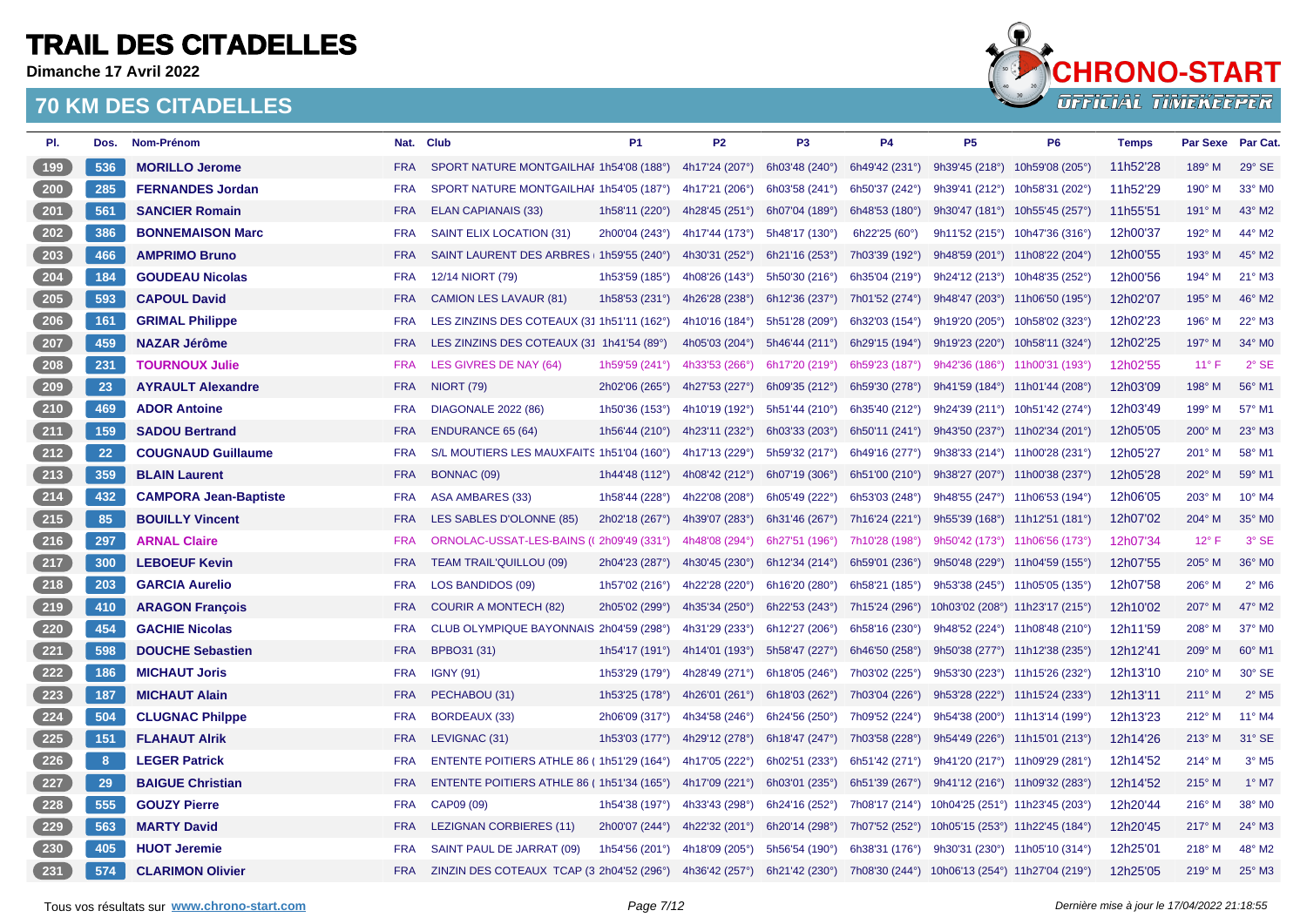**Dimanche 17 Avril 2022**



| PI.               | Dos.           | Nom-Prénom                    |            | Nat. Club                                  | <b>P1</b>      | P <sub>2</sub>                | P <sub>3</sub> | <b>P4</b>                                                     | P <sub>5</sub>                                 | P <sub>6</sub>                 | <b>Temps</b> | Par Sexe Par Cat. |                     |
|-------------------|----------------|-------------------------------|------------|--------------------------------------------|----------------|-------------------------------|----------------|---------------------------------------------------------------|------------------------------------------------|--------------------------------|--------------|-------------------|---------------------|
| $232$             | 49             | <b>PICOU Julien</b>           | <b>FRA</b> | ESG RUNNING (79)                           | 2h06'52 (324°) | 4h38'40 (256°)                | 6h24'13 (232°) | 7h15'21 (284°)                                                |                                                | 9h59'57 (199°) 11h16'44 (175°) | 12h26'06     | 220° M            | 49° M2              |
| $233$             | 75             | <b>EMERIT Stephane</b>        | <b>FRA</b> | SPORTS LOISIRS CURSAN (33) 1h56'09 (205°)  |                | 4h27'41 (254°)                | 6h12'30 (228°) | 6h57'21 (223°)                                                |                                                | 9h59'26 (269°) 11h25'19 (265°) | 12h28'23     | 221° M            | 50° M2              |
| 234               | 481            | <b>BACOU Fabien</b>           | <b>FRA</b> | VILLEFRANCHE-DE-LAURAGAI {1h53'37 (181°)   |                | 4h18'54 (219°)                | 6h12'18 (277°) | 6h58'38(235°)                                                 | 10h02'18 (276°) 11h28'00 (262°)                |                                | 12h28'31     | 222° M            | 39° MO              |
| $235$             | 290            | <b>GERVAUD Stéphane</b>       | <b>FRA</b> | BIRAC-SUR-TREC (47)                        | 2h03'00 (275°) | 4h39'24 (280°)                | 6h30'58 (258°) |                                                               | 7h24'11 (307°) 10h11'26 (204°) 11h32'53 (225°) |                                | 12h30'16     | $223^\circ$ M     | 26° M3              |
| 236               | 158            | <b>PRADEL BRUYERE Sabine</b>  | <b>FRA</b> | LAURAGAIS ATHLE CASTELNAI 2h03'55 (279°)   |                | 4h36'49 (263°)                | 6h21'08 (225°) | 7h07'41 (238°)                                                | 10h03'54 (252°) 11h23'30 (207°)                |                                | 12h31'41     | $13^{\circ}$ F    | $1^\circ$ M3        |
| 237               | 257            | <b>HADJADJ Norbert</b>        | <b>FRA</b> | <b>MERIGNAC (33)</b>                       | 1h49'24 (142°) | 4h28'27 (297°)                | 6h21'11 (268°) | 7h07'43 (237°)                                                | 10h02'22 (240°) 11h23'27 (221°)                |                                | 12h31'42     | 224° M            | 51° M2              |
| 238               | 463            | <b>RESPLANDY Lucile</b>       | <b>FRA</b> | <b>TEAM BOUCONNE (31)</b>                  | 1h58'28 (224°) | 4h34'53 (281°)                | 6h22'23 (244°) | 7h06'59 (220°)                                                | 10h02'14 (244°) 11h25'17 (243°)                |                                | 12h31'46     | $14^{\circ}$ F    | $5^\circ$ MO        |
| 239               | 82             | <b>FREARD Emmanuelle</b>      | <b>FRA</b> | JOGGING CLUB LE POIRE SUR 2h13'31 (346°)   |                | 4h46'38 (264°)                | 6h27'38 (208°) |                                                               | 7h15'00 (251°) 10h06'28 (228°) 11h26'37 (212°) |                                | 12h34'44     | $15^{\circ}$ F    | $2^{\circ}$ M3      |
| $\frac{240}{ }$   | 512            | <b>SIVA Rocksane</b>          | <b>FRA</b> | JOGGING CLUB LE POIRE SUR 2h13'26 (345°)   |                | 4h46'35 (265°)                | 6h27'35 (207°) | 7h14'57 (250°)                                                | 10h06'25 (227°) 11h26'38 (214°)                |                                | 12h34'44     | 225° M            | 52° M2              |
| 241               | 70             | <b>MICHY Dominique</b>        | <b>FRA</b> | <b>US THOUARS (79)</b>                     | 2h06'57 (325°) | 4h39'16 (260°)                | 6h25'20 (236°) |                                                               | 7h15'28 (280°) 10h06'18 (225°) 11h23'19 (178°) |                                | 12h34'52     | 226° M            | 12° M4              |
| $\frac{242}{ }$   | 566            | <b>PAPAIX Pauline</b>         | <b>FRA</b> | <b>GIROUTRAIL (81)</b>                     | 2h04'57 (297°) | 4h42'31 (288°)                | 6h28'44 (239°) |                                                               | 7h16'26 (253°) 10h08'40 (232°) 11h27'00 (198°) |                                | 12h34'58     | $16^{\circ}$ F    | $6^\circ$ MO        |
| $243$             | 344            | <b>PARTHENAY Yoann</b>        | <b>FRA</b> | CHERVEUX (79)                              | 1h58'50 (230°) | 4h40'14 (307°)                | 6h37'13 (296°) |                                                               | 7h19'03 (183°) 10h12'44 (238°) 11h35'46 (242°) |                                | 12h34'58     | 227° M            | 32° SE              |
| $\overline{244}$  | 45             | <b>LEGLISE Patrice</b>        | <b>FRA</b> | US BAZAS (33)                              | 2h01'35 (255°) | 4h42'05 (304°)                | 6h26'46 (226°) |                                                               | 7h19'22 (299°) 10h12'03 (234°) 11h35'39 (249°) |                                | 12h35'11     | 228° M            | $27^\circ$ M3       |
| $245$             | 535            | <b>MONTY Yannick</b>          | <b>FRA</b> | DEYME (31)                                 | 1h54'52 (200°) | 4h20'32 (224°)                | 6h12'24 (261°) |                                                               | 6h57'42 (229°) 10h07'18 (302°) 11h32'27 (258°) |                                | 12h35'48     | 229° M            | 28° M3              |
| $\frac{246}{ }$   | 67             | <b>BAUDE David</b>            | <b>FRA</b> | SNOS 44 (44)                               | 1h51'01 (159°) | 4h27'01 (275°)                | 6h13'12 (238°) | 6h56'31 (202°)                                                | 10h02'47 (292°) 11h25'33 (240°)                |                                | 12h36'04     | $230^\circ$ M     | 29° M3              |
| 247               | 63             | <b>REY Virginie</b>           | <b>FRA</b> | <b>RAISSAC SUR LAMPY (11)</b>              | 2h01'45 (258°) | 4h36'07 (268°)                | 6h27'45 (259°) | 7h17'51 (279°)                                                | 10h12'42 (241°) 11h31'18 (200°)                |                                | 12h38'24     | $17^{\circ}$ F    | $2^{\circ}$ M1      |
| 248               | 406            | <b>PLEUCHOT Didier</b>        | <b>FRA</b> | ENTENTE ATHLE POITIERS EP/ 1h44'10 (105°)  |                | 4h01'00 (167°)                | 5h44'38 (221°) | 6h28'03 (204°)                                                |                                                | 9h41'10 (311°) 11h09'39 (284°) | 12h40'40     | 231° M            | $13^\circ$ M4       |
| 249               | 592            | <b>VALVERDE Philippe</b>      | <b>FRA</b> | PACOULIX (11)                              | 1h55'02 (203°) | 4h32'05 (284°)                | 6h42'25 (348°) |                                                               | 7h26'05 (209°) 10h20'32 (239°) 11h44'59 (253°) |                                | 12h42'11     | 232° M            | 53° M2              |
| $250$             | 189            | <b>MONSEGUR Guilhem</b>       | <b>FRA</b> | <b>JURANCON (64)</b>                       | 2h06'03 (316°) | 4h34'48 (243°)                | 6h33'16 (304°) |                                                               | 7h19'19 (234°) 10h27'25 (299°) 11h49'44 (239°) |                                | 12h42'59     | 233° M            | 33° SE              |
| 251               | 205            | <b>JUNQUA Olivier</b>         | <b>FRA</b> | <b>ARTIGUELOUTAN (64)</b>                  | 2h05'58 (314°) | 4h34'46 (244°)                | 6h33'19 (305°) | 7h19'21 (233°) 10h27'29 (300°) 11h49'45 (238°)                |                                                |                                | 12h43'00     | 234° M            | 40° MO              |
| 252               | 157            | <b>RAGUET Guillaume</b>       | <b>FRA</b> | LE BOUSCAT (33)                            | 1h50'56 (158°) | 4h14'50 (211°) 6h15'24 (317°) |                | 7h10'01 (319°) 10h12'51 (273°) 11h38'57 (268°)                |                                                |                                | 12h45'25     | 235° M            | $30^\circ$ M3       |
| $253$             | 84             | <b>ARNAUD Benoit</b>          | <b>FRA</b> | <b>FOUGAX ET BARRINEUF (09)</b>            | 2h02'21 (268°) | 4h39'45 (286°)                | 6h31'56 (264°) |                                                               | 7h16'21 (217°) 10h11'21 (242°) 11h40'25 (289°) |                                | 12h45'37     | $236^\circ$ M     | 61° M1              |
| $254$             | 538            | <b>ESPERT Lucien</b>          | <b>FRA</b> | <b>CANEJAN ATHLETISME (33)</b>             | 1h59'47 (238°) | 4h38'01 (292°)                | 6h22'19 (224°) |                                                               | 7h15'39 (309°) 10h18'42 (274°) 11h36'16 (188°) |                                | 12h46'01     | 237° M            | $3°$ M <sub>6</sub> |
| 255               | 436            | <b>OBERDORF Thomas</b>        | <b>FRA</b> | <b>LES PYR'TRAILERS (64)</b>               | 1h59'34 (235°) | 4h34'14 (269°)                | 6h30'51 (294°) |                                                               | 7h19'00 (263°) 10h26'45 (298°) 11h48'02 (223°) |                                | 12h46'22     | 238° M            | 54° M2              |
| $\frac{256}{ }$   | 440            | <b>OBERDORF Nathalie</b>      | <b>FRA</b> | <b>LES PYR'TRAILERS (64)</b>               | 1h59'29 (234°) | 4h34'12 (270°)                | 6h30'47 (293°) |                                                               | 7h19'01 (265°) 10h26'41 (297°) 11h47'50 (222°) |                                | 12h46'23     | $18^{\circ}$ F    | $3°$ M <sub>3</sub> |
| 257               | 532            | <b>GODÉRÉ Xavier</b>          | <b>FRA</b> | GOURIN (56)                                | 1h53'42 (182°) | 4h38'12 (316°)                | 6h39'40 (324°) |                                                               | 7h31'42 (289°) 10h27'37 (249°) 11h44'29 (176°) |                                | 12h46'24     | 239° M            | 4° M5               |
| 258               | 513            | <b>PALMAS Olivier</b>         | <b>FRA</b> | LES ISSARDS (09)                           | 1h58'32 (225°) | 4h30'40 (258°)                | 6h25'15 (283°) |                                                               | 7h14'51 (275°) 10h18'51 (278°) 11h46'26 (278°) |                                | 12h48'08     | 240° M            | 41° MO              |
| $259$             | 484            | <b>DE MONLEON Jean-Hugues</b> | <b>FRA</b> | LES GALOPINS DU CAGIRE (31) 2h00'22 (249°) |                | 4h34'18 (267°)                | 6h38'49 (331°) | 7h19'58 (168°) 10h13'13 (236°) 11h57'33 (325°)                |                                                |                                | 12h48'59     | 241° M            | $14^{\circ}$ M4     |
| (260)             | 477            | <b>PARZYCH Mickaël</b>        | <b>FRA</b> | <b>USCCO (33)</b>                          | 2h09'54 (332°) | 4h40'18 (249°)                | 6h27'20 (242°) |                                                               | 7h14'37 (249°) 10h15'38 (265°) 11h37'30 (228°) |                                | 12h49'01     | $242^\circ$ M     | 55° M2              |
| $\frac{261}{261}$ | 5 <sub>5</sub> | <b>CHANSIGAUD Stéphanie</b>   | <b>FRA</b> | ENTENTE POITIERS ATHLE 86 (2h00'16 (247°)  |                | 4h38'31 (293°)                | 6h31'27 (272°) |                                                               | 7h19'32 (259°) 10h18'15 (256°) 11h44'22 (269°) |                                | 12h51'55     | $19^{\circ}$ F    | $3°$ M <sub>1</sub> |
| $262$             | 19             | <b>CHANSIGAUD Pierre</b>      | <b>FRA</b> | ENTENTE POITIERS ATHLE 86 (2h00'19 (248°)  |                | 4h38'33 (291°)                | 6h31'29 (271°) |                                                               | 7h19'24 (257°) 10h18'11 (257°) 11h44'25 (270°) |                                | 12h51'55     | 243° M            | 56° M2              |
| $263$             | 498            | <b>BAILLARGEAU Matthieu</b>   | <b>FRA</b> | ENTENTE POITIERS ATHLE 86 (2h00'14 (246°)  |                | 4h38'27 (290°)                | 6h31'22 (270°) |                                                               | 7h19'30 (261°) 10h18'00 (255°) 11h44'27 (272°) |                                | 12h51'55     | 244° M            | 62° M1              |
| (264)             | 176            | <b>RIBES Laetitia</b>         | <b>FRA</b> | <b>BEAUTEVILLE (31)</b>                    | 2h00'29 (251°) | 4h41'24 (306°)                |                | 6h32'26 (257°) 7h20'35 (262°) 10h12'54 (233°) 11h41'08 (282°) |                                                |                                | 12h52'09     | $20^{\circ}$ F    | $4^{\circ}$ M1      |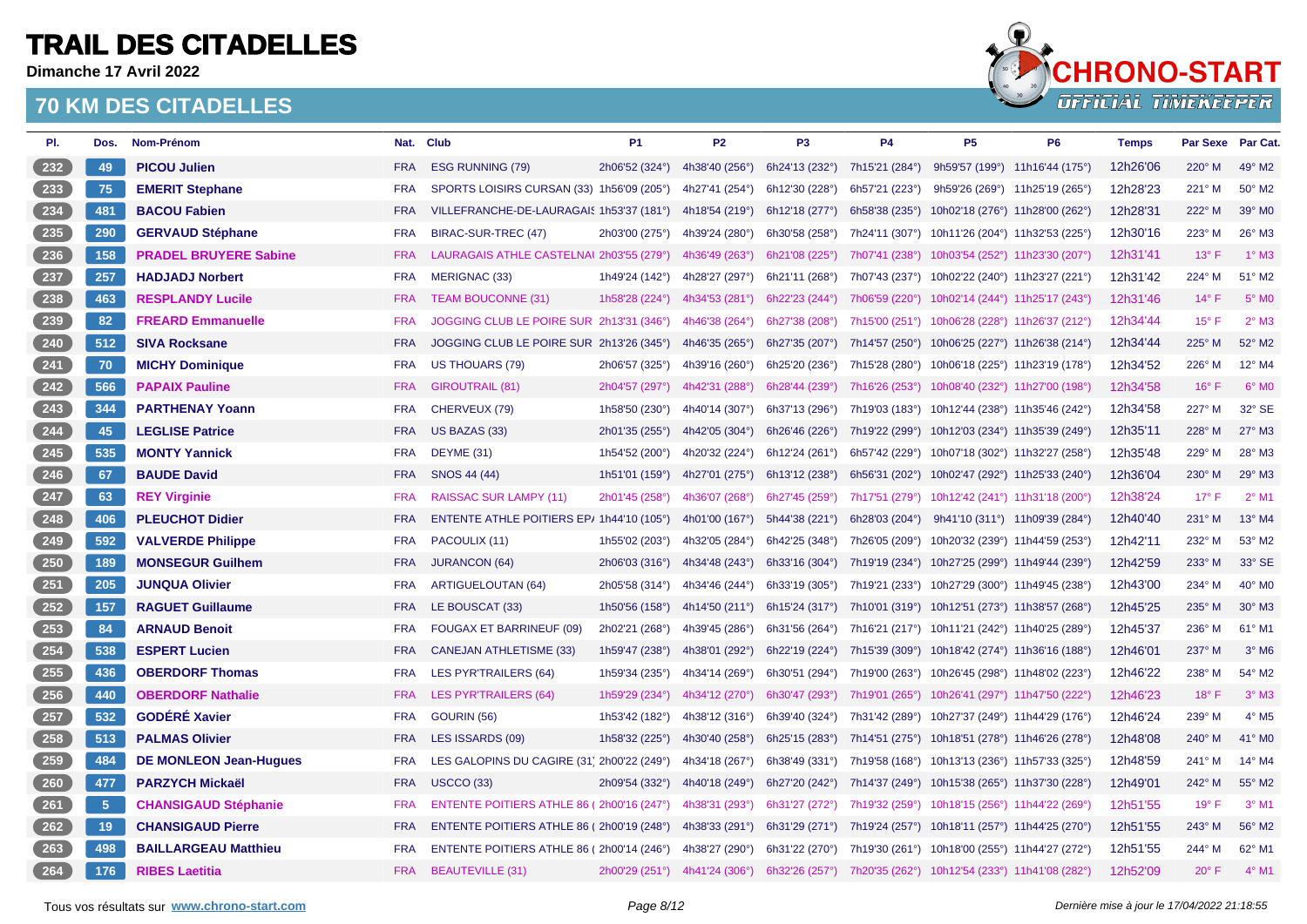**Dimanche 17 Avril 2022**



| PI.             | Dos.            | Nom-Prénom                   |            | Nat. Club                                  | <b>P1</b>      | <b>P2</b>      | <b>P3</b>      | <b>P4</b>      | <b>P5</b>                                      | P <sub>6</sub> | <b>Temps</b> | <b>Par Sexe</b> | Par Cat.                 |
|-----------------|-----------------|------------------------------|------------|--------------------------------------------|----------------|----------------|----------------|----------------|------------------------------------------------|----------------|--------------|-----------------|--------------------------|
| $265$           | 275             | <b>BORNES Sébastien</b>      | <b>FRA</b> | CAROSMEN'S (31)                            | 2h05'19 (302°) | 4h27'57 (203°) | 6h13'48 (234°) |                | 7h04'41 (283°) 10h09'22 (282°) 11h38'08 (286°) |                | 12h52'12     | 245° M          | 63° M1                   |
| 266             | 458             | <b>CATHERINNE Laurent</b>    | <b>FRA</b> | VERLHAC-TESCOU (82)                        | 1h49'42 (146°) | 4h33'08 (313°) | 6h31'50 (308°) | 7h20'38 (270°) | 10h24'09 (275°) 11h53'54 (294°)                |                | 12h53'28     | 246° M          | 57° M2                   |
| 267             | 545             | <b>FRANCHETEAU Guillaume</b> | <b>FRA</b> | RAID AVENTURE PAYS DE VIE + 2h14'29 (349°) |                | 4h58'31 (315°) | 6h48'14 (248°) |                | 7h34'57 (243°) 10h34'55 (264°) 11h55'24 (217°) |                | 12h56'09     | 247° M          | 64° M1                   |
| $268$           | 588             | <b>MEHEUST Fabrice</b>       | <b>FRA</b> | LES POMPILS DU CABARDES (1 1h54'11 (189°)  |                | 4h29'31 (272°) | 6h24'10 (285°) |                | 7h14'35 (281°) 10h21'20 (295°) 11h47'41 (271°) |                | 12h56'22     | 248° M          | 58° M2                   |
| 269             | 490             | <b>ABLAIN Michaël</b>        | <b>FRA</b> | POINT TROP N'EN FAUT (82)                  | 1h56'13 (206°) | 4h18'06 (199°) | 5h55'48 (185°) |                | 6h38'19 (195°) 9h37'55 (262°) 11h11'02 (312°)  |                | 12h57'26     | 249° M          | 59° M2                   |
| $270$           | 291             | <b>LEROY Benoit</b>          | <b>FRA</b> | DUC ARMY (31)                              | 2h06'46 (322°) | 4h43'00 (279°) | 6h30'54 (245°) |                | 7h19'39 (269°) 10h24'06 (281°) 11h53'34 (292°) |                | 12h58'22     | $250^\circ$ M   | 34° SE                   |
| 271             | 373             | <b>SOULÉ Arnaud</b>          | <b>FRA</b> | AAA LYON (69)                              | 2h05'24 (303°) | 4h33'36 (242°) | 6h27'29 (281°) |                | 7h19'37 (293°) 10h21'36 (267°) 11h53'37 (310°) |                | 12h58'23     | $251^\circ$ M   | 42° MO                   |
| 272             | 590             | <b>LOUBEAU Alexandre</b>     | <b>FRA</b> | <b>ELAN CAPIANAIS (33)</b>                 | 1h58'05 (219°) | 4h34'43 (282°) | 6h28'33 (279°) |                | 7h15'27 (245°) 10h21'46 (293°) 11h57'39 (317°) |                | 13h00'32     | 252° M          | 65° M1                   |
| 273             | 79              | <b>BORDES Cyril</b>          | <b>FRA</b> | <b>BIRON (64)</b>                          | 2h03'58 (280°) | 4h44'39 (305°) | 6h52'32 (345°) |                | 7h39'39 (246°) 10h35'34 (250°) 11h57'25 (227°) |                | 13h03'31     | $253^\circ$ M   | $35^\circ$ SE            |
| 274             | 434             | <b>AZEVEDO Guillaume</b>     | <b>FRA</b> | <b>JURANCON (64)</b>                       | 2h04'02 (281°) | 4h44'29 (303°) | 6h52'34 (346°) |                | 7h39'43 (247°) 10h35'36 (248°) 11h57'29 (230°) |                | 13h03'33     | 254° M          | 36° SE                   |
| 275             | 387             | <b>BORT Laurent</b>          | <b>FRA</b> | <b>NOE (31)</b>                            | 2h04'48 (295°) | 4h48'12 (312°) | 6h41'23 (275°) |                | 7h34'27 (304°) 10h27'34 (235°) 11h57'42 (297°) |                | 13h03'59     | $255^{\circ}$ M | $60^\circ$ M2            |
| 276             | 72              | <b>GILBERT Laurent</b>       | <b>FRA</b> | ST MARTIN DES NOYERS (85)                  | 2h06'40 (320°) | 4h38'51 (259°) | 6h31'35 (269°) |                | 7h24'41 (305°) 10h26'49 (270°) 11h57'50 (302°) |                | 13h05'48     | $256^\circ$ M   | $31^\circ$ M3            |
| 277             | 71              | <b>JAUD Eric</b>             | <b>FRA</b> | SAINT MARTIN DES NOYERS (8 2h06'43 (321°)  |                | 4h35'37 (247°) | 6h31'37 (291°) | 7h24'38 (303°) | 10h26'39 (268°) 11h57'04 (298°)                |                | 13h05'51     | $257^\circ$ M   | 32° M3                   |
| $278$           | 65              | <b>PICARD Laurent</b>        | <b>FRA</b> | LES GUIBOLLSPEED (85)                      | 2h02'36 (273°) | 4h29'37 (237°) | 6h31'40 (325°) |                | 7h24'14 (298°) 10h26'35 (271°) 11h57'02 (299°) |                | 13h05'51     | 258° M          | $33^\circ$ M3            |
| $\boxed{279}$   | 56              | <b>BIOTTEAU David</b>        | <b>FRA</b> | LES GUIBOL'SPEED (85)                      | 2h04'32 (290°) | 4h40'33 (276°) | 6h31'32 (256°) |                | 7h24'16 (300°) 10h26'56 (272°) 11h56'59 (296°) |                | 13h05'52     | 259° M          | 61° M2                   |
| $280$           | 224             | <b>PIED Mathis</b>           | <b>FRA</b> | ALLONNE (79)                               | 2h02'12 (266°) | 4h41'12 (295°) | 6h32'02 (255°) |                | 7h24'07 (290°) 10h34'44 (305°) 12h05'17 (300°) |                | 13h10'51     | 260° M          | 43° MO                   |
| $\boxed{281}$   | 475             | <b>TEULÉ Sophie</b>          | <b>FRA</b> | <b>MONTARDON D'ACHILLE (64)</b>            | 2h11'41 (337°) | 4h50'42 (296°) | 6h41'27 (254°) | 7h34'25 (302°) | 10h40'17 (288°) 12h05'46 (259°)                |                | 13h11'49     | 21° F           | 4° SE                    |
| 282             | 495             | <b>BISSERIE Matthieu</b>     | <b>FRA</b> | LAURAGAIS ATHLETISME CAST 2h05'43 (309°)   |                | 4h38'35 (262°) | 6h33'13 (284°) |                | 7h28'04 (320°) 10h40'38 (310°) 12h09'57 (291°) |                | 13h15'58     | 261° M          | 62° M2                   |
| 283             | 220             | <b>DELOR Guillaume</b>       | <b>FRA</b> | TZIMBOULS TRAIL TEAM (31)                  | 2h03'25 (277°) | 4h41'20 (289°) | 6h36'34 (286°) |                | 7h25'28 (272°) 10h24'37 (259°) 11h58'50 (313°) |                | 13h19'29     | 262° M          | 66° M1                   |
| 284             | 152             | <b>GOUBERT Marika</b>        | <b>FRA</b> | COURRIR ARIEGE PYRRENEES 2h03'52 (278°)    |                | 4h45'30 (308°) | 6h38'06 (266°) |                | 7h26'40 (266°) 10h38'25 (307°) 12h07'41 (290°) |                | 13h19'54     | $22^{\circ}$ F  | $5^\circ$ M2             |
| 285             | 237             | <b>NEDONCELLE Eric</b>       | <b>FRA</b> | FAN2TRAIL (11)                             | 1h43'55 (100°) | 4h13'28 (248°) | 6h13'59 (316°) |                | 7h01'42 (254°) 10h37'32 (329°) 12h16'03 (321°) |                | 13h23'21     | 263° M          | 63° M2                   |
| $286$           | 169             | <b>BENGUELLA Nour-Eddine</b> | <b>FRA</b> | <b>DBG</b> (33)                            | 2h06'37 (319°) | 4h51'15 (317°) | 6h45'14 (282°) |                | 7h37'16 (287°) 10h51'40 (313°) 12h14'51 (245°) |                | 13h24'28     | 264° M          | 15° M4                   |
| 287             | $6\phantom{.}6$ | <b>BROCHAIN Franck</b>       | <b>FRA</b> | ENTENTE POITIERS ATHLE 86 (2h04'41 (293°)  |                | 4h52'14 (324°) | 6h48'07 (290°) |                | 7h40'52 (301°) 10h50'49 (304°) 12h15'16 (254°) |                | 13h24'34     | 265° M          | $34^\circ$ M3            |
| 288             | 437             | <b>JOUANIN Marc</b>          | <b>FRA</b> | <b>OXYGENE 32 (32)</b>                     | 2h11'56 (339°) | 5h06'51 (340°) | 7h07'48 (323°) |                | 7h59'47 (286°) 10h50'03 (221°) 12h22'03 (309°) |                | 13h26'45     | $266^\circ$ M   | 16° M4                   |
| 289             | 356             | <b>RIFFAUD Jérôme</b>        | <b>FRA</b> | LE POUT (33)                               | 2h08'16 (327°) | 4h53'24 (320°) | 6h53'43 (314°) |                | 7h47'35 (312°) 10h55'56 (301°) 12h22'44 (273°) |                | 13h27'28     | $267^\circ$ M   | 67° M1                   |
| $290$           | 305             | <b>PLANTIE Marine</b>        | <b>FRA</b> | COUREURS MARCHEURS CAV/2h10'02 (333°)      |                | 4h57'13 (323°) | 6h54'19 (297°) |                | 7h42'32 (264°) 10h52'29 (303°) 12h29'18 (319°) |                | 13h27'38     | $23^\circ$ F    | $7^\circ$ M <sub>0</sub> |
| 291             | 230             | <b>REYMONDAUD Frédéric</b>   | <b>FRA</b> | LES GIVRES DE NAY (64)                     | 2h01'38 (256°) | 4h44'46 (311°) | 6h44'12 (311°) |                | 7h36'20 (292°) 10h56'39 (323°) 12h27'46 (305°) |                | 13h32'27     | 268° M          | 17° M4                   |
| $292$           | 422             | <b>LARRUE Jordan</b>         | <b>FRA</b> | TOULOUSE (31)                              | 2h06'49 (323°) | 4h57'32 (333°) | 6h51'15 (278°) |                | 7h44'29 (308°) 10h58'05 (312°) 12h29'08 (303°) |                | 13h32'45     | 269° M          | 37° SE                   |
| 293             | 280             | <b>L'HOTE Véronique</b>      | <b>FRA</b> | <b>TOULOUSE (31)</b>                       | 2h19'29 (369°) | 5h14'32 (342°) | 7h07'43 (274°) |                | 8h00'01 (294°) 11h04'12 (280°) 12h30'07 (266°) |                | 13h36'09     | $24^{\circ}$ F  | $6°$ M <sub>2</sub>      |
| 294             | 235             | <b>SOYER Philippe</b>        | <b>FRA</b> | TOULOUSE (31)                              | 2h05'55 (313°) | 4h36'46 (253°) | 6h15'37 (192°) |                | 7h15'34 (337°) 10h43'53 (328°) 12h19'01 (315°) |                | 13h36'48     | $270^\circ$ M   | 35° M3                   |
| $\frac{295}{2}$ | 120             | <b>SANSAC Jean-Yves</b>      | <b>FRA</b> | LES TRAILERS DE PARIS (94)                 | 2h12'07 (340°) | 4h55'40 (314°) | 6h51'20 (289°) |                | 7h51'59 (339°) 10h58'02 (290°) 12h28'01 (295°) |                | 13h37'10     | $271^\circ$ M   | $5^\circ$ M <sub>5</sub> |
| 296             | 444             | <b>LAFORGUE Jean Michel</b>  | <b>FRA</b> | <b>TOULOUSE (31)</b>                       | 2h05'46 (310°) | 4h41'51 (277°) | 6h31'43 (249°) |                | 7h19'27 (255°) 10h37'53 (319°) 12h16'33 (322°) |                | 13h37'21     | 272° M          | 36° M3                   |
| 297             | 575             | <b>FABRY Nicolas</b>         | <b>FRA</b> | <b>LEZIGNAN CORBIERES (11)</b>             | 2h05'10 (301°) | 4h53'55 (327°) | 6h58'52 (333°) |                | 7h48'02 (273°) 11h03'55 (315°) 12h31'09 (276°) |                | 13h37'41     | $273^\circ$ M   | $18^{\circ}$ M4          |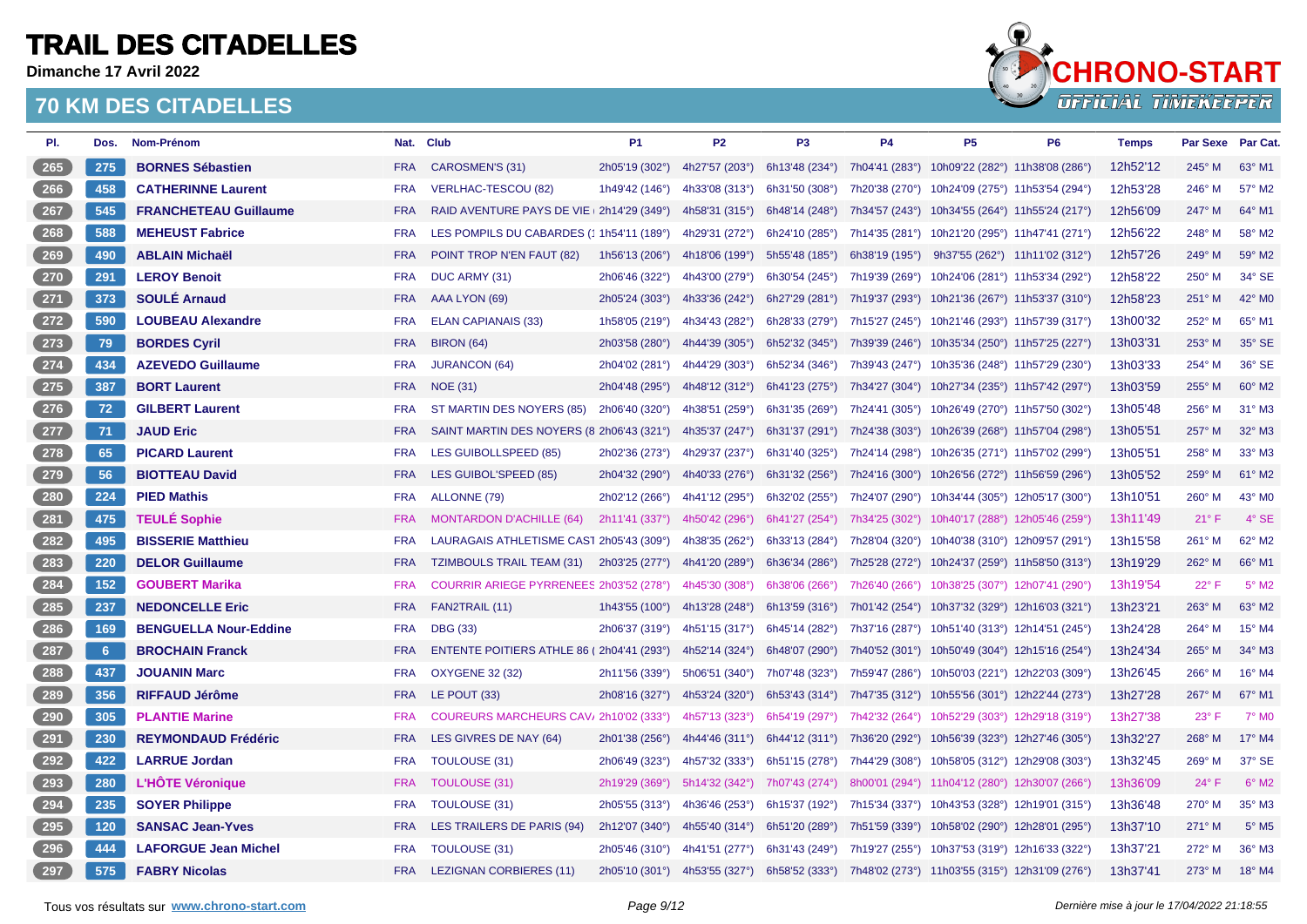**Dimanche 17 Avril 2022**



| PI.                  | Dos. | Nom-Prénom                    |            | Nat. Club                                   | P <sub>1</sub> | P <sub>2</sub> | P <sub>3</sub> | <b>P4</b>                                      | P <sub>5</sub>                                 | P <sub>6</sub> | <b>Temps</b> | Par Sexe Par Cat. |                            |
|----------------------|------|-------------------------------|------------|---------------------------------------------|----------------|----------------|----------------|------------------------------------------------|------------------------------------------------|----------------|--------------|-------------------|----------------------------|
| 298                  | 40   | <b>CABEZAS Nicolas</b>        | <b>FRA</b> | SPIRIDON CLUB PAYS DOLMES 2h04'07 (282°)    |                | 4h41'28 (285°) | 6h47'57 (341°) | 7h40'04 (291°) 10h52'20 (308°) 12h29'27 (320°) |                                                |                | 13h40'35     | 274° M            | 68° M1                     |
| $\left( \right. 299$ | 244  | <b>BONNET Christian</b>       | <b>FRA</b> | VILLENEUVE D OLMES (09)                     | 1h53'33 (180°) | 4h39'48 (321°) | 6h47'59 (347°) | 7h40'01 (288°)                                 | 10h58'20 (318°) 12h29'24 (304°)                |                | 13h40'38     | 275° M            | 37° M3                     |
| 300                  | 562  | <b>PLANTIEU Cyril</b>         | <b>FRA</b> | <b>ELAN CAPIANAIS (33)</b>                  | 2h04'18 (285°) | 4h52'17 (326°) | 6h51'42 (310°) |                                                | 7h46'50 (324°) 11h04'59 (317°) 12h36'35 (308°) |                | 13h41'54     | $276^\circ$ M     | 64° M2                     |
| 301                  | 330  | <b>RELLAND Carole</b>         | <b>FRA</b> | <b>COURIR A AUDENGE (87)</b>                | 2h13'55 (347°) | 5h15'48 (357°) | 7h19'54 (329°) |                                                | 8h13'06 (306°) 11h08'26 (246°) 12h31'24 (241°) |                | 13h44'24     | $25^{\circ}$ F    | $1^\circ$ M <sub>5</sub>   |
| 302                  | 128  | <b>DELEGLISE Michel</b>       | <b>FRA</b> | BENAIX (09)                                 | 2h03'07 (276°) | 4h57'27 (337°) | 6h58'05 (318°) | 7h50'37 (297°) 11h10'35 (321°) 12h37'52 (277°) |                                                |                | 13h44'47     | 277° M            | $6^{\circ}$ M <sub>5</sub> |
| $303$                | 417  | <b>JAFFRELOT Jean Yves</b>    | <b>FRA</b> | <b>AUREILHAN (40)</b>                       | 2h15'01 (356°) | 5h07'38 (334°) | 7h05'46 (301°) |                                                | 8h01'49 (328°) 11h07'52 (291°) 12h36'47 (287°) |                | 13h45'17     | 278° M            | 38° M3                     |
| 304                  | 173  | <b>TURIES Vincent</b>         | <b>FRA</b> | <b>LASBORDES (11)</b>                       | 2h05'07 (300°) | 5h01'13 (344°) | 7h06'37 (337°) |                                                | 8h00'32 (313°) 11h07'46 (296°) 12h36'48 (288°) |                | 13h45'18     | 279° M            | 69° M1                     |
| $305$                | 200  | <b>LAMOTHE Frédéric</b>       | <b>FRA</b> | LES GRACIEUX RUNNERS (31) 2h05'33 (306°)    |                | 4h30'06 (214°) | 6h36'16 (340°) |                                                | 7h46'05 (348°) 11h08'04 (324°) 12h36'50 (285°) |                | 13h45'23     | 280° M            | 65° M2                     |
| 306                  | 126  | <b>MASSONNAT Solene</b>       | <b>FRA</b> | LES GIVRES DE LA PLAINE DE   2h14'47 (352°) |                | 5h13'25 (347°) | 7h14'12 (321°) |                                                | 8h09'40 (326°) 11h09'03 (260°) 12h33'41 (255°) |                | 13h45'56     | $26^{\circ}$ F    | 8° M <sub>0</sub>          |
| 307                  | 419  | <b>HAUTBOIS Jean-Bernard</b>  | <b>FRA</b> | MASLACQ (64)                                | 2h14'36 (350°) | 5h13'20 (349°) | 7h10'04 (295°) |                                                | 8h09'28 (334°) 11h08'54 (261°) 12h33'34 (256°) |                | 13h45'59     | 281° M            | $7°$ M <sub>5</sub>        |
| 308                  | 403  | <b>HERNANDEZ Olivier</b>      | <b>FRA</b> | <b>TZIMBOULS TEAM TRAIL (31)</b>            | 2h10'06 (334°) | 4h52'33 (309°) | 6h58'22 (339°) |                                                | 7h47'02 (268°) 11h07'20 (322°) 12h38'32 (306°) |                | 13h52'43     | 282° M            | 66° M2                     |
| 309                  | 80   | <b>BORDES Helene</b>          | <b>FRA</b> | <b>BIRON (64)</b>                           | 2h12'14 (341°) | 5h07'05 (339°) | 7h05'07 (300°) |                                                | 8h09'42 (347°) 11h15'21 (285°) 12h41'02 (261°) |                | 13h58'05     | $27^\circ$ F      | 5° SE                      |
| 310                  | 332  | <b>AZEVEDO Pauline</b>        | <b>FRA</b> | <b>BIRON (64)</b>                           | 2h12'17 (342°) | 5h07'02 (338°) | 7h05'11 (302°  |                                                | 8h09'25 (345°) 11h15'23 (289°) 12h41'04 (260°) |                | 13h58'06     | $28^{\circ}$ F    | 6° SE                      |
| 311                  | 78   | <b>BORDES Jean</b>            | <b>FRA</b> | <b>BIRON (64)</b>                           | 2h14'51 (353°) | 5h13'33 (348°) | 7h14'16 (320°) |                                                | 8h09'44 (327°) 11h15'29 (287°) 12h41'11 (263°) |                | 13h58'09     | 283° M            | $1^\circ$ M8               |
| 312                  | 296  | <b>BARRAGUE Guillaume</b>     | <b>FRA</b> | <b>MOLIERES (82)</b>                        | 2h14'54 (354°) | 5h13'39 (351°) | 7h10'10 (292°) |                                                | 8h09'48 (336°) 11h11'02 (266°) 12h43'21 (311°) |                | 14h00'35     | 284° M            | $1^\circ$ ES               |
| $313$                | 539  | <b>BARRAGUE Stephane</b>      | <b>FRA</b> | <b>MOLIERES (82)</b>                        | 2h14'57 (355°) | 5h13'41 (350°) | 7h13'30 (312°) |                                                | 8h09'54 (330°) 11h15'33 (284°) 12h43'31 (280°) |                | 14h00'36     | 285° M            | 39° M3                     |
| 314                  | 218  | <b>COUTURE Jean-Louis</b>     | <b>FRA</b> | <b>CASTETNER (64)</b>                       | 2h14'43 (351°) | 5h13'36 (353°) | 7h13'27 (313°) |                                                | 8h09'35 (329°) 11h15'19 (286°) 12h41'09 (264°) |                | 14h03'46     | 286° M            | $2^{\circ}$ M7             |
| $315$                | 421  | <b>CHAINEUX Julien</b>        | <b>FRA</b> | <b>BLANQUEFORT (33)</b>                     | 2h05'27 (304°) | 5h00'40 (343°) | 7h08'28 (344°) |                                                | 8h02'06 (311°) 11h14'39 (309°) 12h44'24 (293°) |                | 14h05'27     | 287° M            | 44° MO                     |
| 316                  | 577  | <b>PUECH Laurent</b>          | <b>FRA</b> | MIMIZAN (40)                                | 2h20'20 (372°) | 5h33'13 (364°) | 7h38'17 (336°) |                                                | 8h31'41 (310°) 11h46'37 (314°) 13h10'10 (248°) |                | 14h14'31     | 288° M            | 40° M3                     |
| 317                  | 530  | <b>ROY Fanny</b>              | <b>FRA</b> | <b>BLAGNAC (31)</b>                         | 2h16'04 (364°) | 5h17'31 (356°) | 7h21'59 (330°) |                                                | 8h11'35 (276°) 11h22'44 (306°) 12h59'24 (318°) |                | 14h21'41     | $29^\circ$ F      | $9°$ MO                    |
| 318                  | 428  | <b>IPARRAGUIRRE Serge</b>     | <b>FRA</b> | ASA (40)                                    | 2h15'05 (357°) | 5h07'46 (335°) | 7h06'00 (303°) |                                                | 8h05'17 (333°) 11h27'43 (325°) 12h59'15 (307°) |                | 14h21'43     | 289° M            | $8^\circ$ M <sub>5</sub>   |
| $319$                | 524  | <b>GREAUD Eric</b>            | <b>FRA</b> | JOGGING CLUB LE POIRE SUR 2h15'50 (362°)    |                | 5h05'02 (329°) | 7h10'00 (334°) |                                                | 8h22'29 (351°) 11h27'33 (283°) 12h50'44 (246°) |                | 14h23'28     | 290° M            | 67° M2                     |
| 320                  | 523  | <b>RABALLAND Maryse</b>       | <b>FRA</b> | JOGGING CLUB LE POIRE SUR 2h15'58 (363°)    |                | 5h05'04 (328°) | 7h10'07 (335°) |                                                | 8h20'52 (349°) 11h27'35 (294°) 12h50'47 (247°) |                | 14h23'28     | $30^\circ$ F      | $7^\circ$ M2               |
| 321                  | 582  | <b>JOLIMAY Cedric</b>         | <b>FRA</b> | LES SANGLIERS (31)                          | 2h20'16 (371°) | 5h34'57 (365°) | 7h37'51 (327°) |                                                | 8h32'57 (323°) 11h32'54 (263°) 12h45'56 (147°) |                | 14h28'41     | 291° M            | 68° M2                     |
| 322                  | 491  | <b>CAPPEZZONE Charly</b>      | <b>FRA</b> | TOULOUSE (31)                               | 2h20'12 (370°) | 5h34'55 (366°) | 7h37'56 (328°) |                                                | 8h32'51 (321°) 11h27'59 (243°) 12h45'50 (191°) |                | 14h28'46     | 292° M            | 38° SE                     |
| $323$                | 234  | <b>SANCHEZ Robert</b>         | <b>FRA</b> | PAMIERS (09)                                | 2h10'12 (335°) | 5h08'58 (352°) | 7h20'19 (350°) |                                                | 8h22'58 (343°) 11h40'04 (316°) 13h10'39 (301°) |                | 14h28'52     | 293° M            | 19° M4                     |
| 324                  | 103  | ** Anonymat du Participant ** | <b>FRA</b> | JOGGING CLUB LE POIRE SUR 2h09'45 (330°)    |                | 5h18'55 (361°) | 7h26'28 (342°) |                                                | 8h20'47 (315°) 11h46'32 (327°) 13h10'41 (250°) |                | 14h33'56     | 294° M            | 69° M2                     |
| 325                  | 571  | <b>JULIETTE Marie-Sophia</b>  | <b>IRL</b> | JOGGING CLUB LE POIRE-SUR 2h13'23 (344°)    |                | 5h18'52 (358°) | 7h26'34 (343°) |                                                | 8h20'51 (314°) 11h46'31 (326°) 13h10'43 (251°) |                | 14h33'57     | $31^\circ$ F      | $1^\circ$ M4               |
| <b>DNF</b>           | 138  | <b>NOËL Pierre</b>            | <b>FRA</b> | CHEPTAINVILLE (91)                          | 2h25'58 (375°) | 6h15'16 (375°) |                |                                                |                                                |                | $\sim$       | Abandon           |                            |
| <b>DNF</b>           | 578  | <b>PRINCE Isabelle</b>        | <b>FRA</b> | <b>MIOS (33)</b>                            | 2h29'15 (376°) | 5h48'11 (371°) | 8h06'38 (355°) | 9h01'02 (317°)                                 |                                                |                |              | Abandon           |                            |
| <b>DNF</b>           | 293  | <b>DAUCÉ Jacques</b>          | <b>FRA</b> | MARMANDE (47)                               | 2h20'30 (373°) | 5h36'55 (368°) | 7h37'37 (319°) | 8h36'43 (332°)                                 |                                                |                |              | Abandon           |                            |
| <b>DNF</b>           | 31   | <b>RÉCAPPÉ Valerie</b>        | <b>FRA</b> | <b>NIORT (79)</b>                           | 2h15'12 (358°  | 5h05'36 (332°) | 7h21'01 (353°) | 8h22'11 (340°)                                 |                                                |                |              | Abandon           |                            |
| <b>DNF</b>           | 252  | <b>SCHMIDT Didier</b>         | <b>FRA</b> | AC POUILLON (40)                            | 2h09'41 (329°) | 5h06'57 (346°) | 7h17'21 (349°) | 8h19'56 (342°)                                 |                                                |                |              | Abandon           |                            |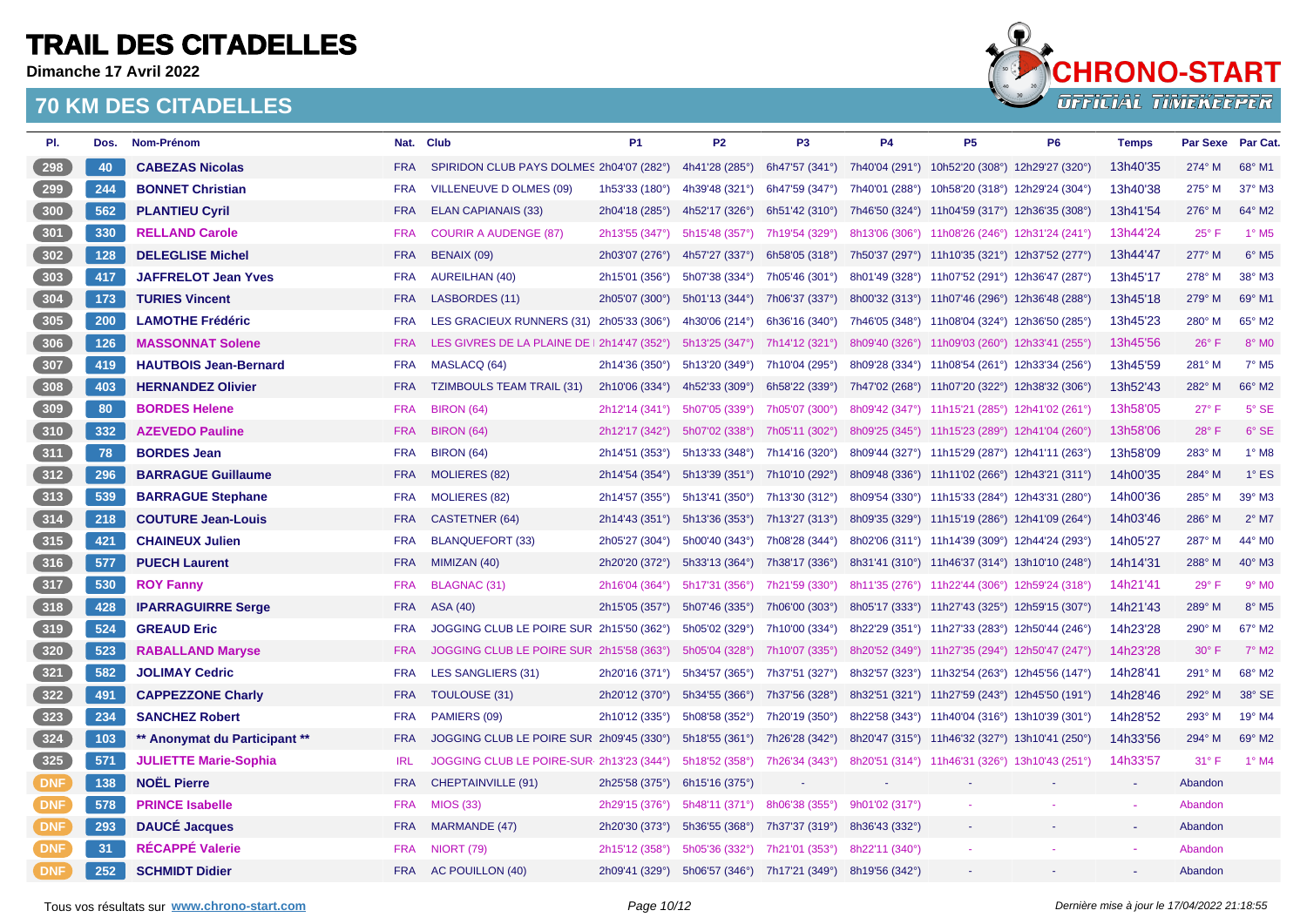**Dimanche 17 Avril 2022**



| PI.        | Dos. | Nom-Prénom                    |            | Nat. Club                                  | <b>P1</b>      | <b>P2</b>                     | P <sub>3</sub>         | <b>P4</b>      | <b>P5</b>      | <b>P6</b> | <b>Temps</b>             | Par Sexe Par Cat. |  |
|------------|------|-------------------------------|------------|--------------------------------------------|----------------|-------------------------------|------------------------|----------------|----------------|-----------|--------------------------|-------------------|--|
| <b>DNF</b> | 164  | <b>BOULACHEB Radouane</b>     | <b>FRA</b> | BEGLES (33)                                | 2h19'15 (368°) | 5h36'58 (369°)                |                        |                |                |           |                          | Abandon           |  |
| <b>DNF</b> | 556  | <b>VALDES Yoan</b>            | <b>FRA</b> | <b>INTERSPORT PAMIERS (09)</b>             | 1h37'33 (62°)  | 3h32'52 (38°)                 |                        |                |                |           |                          | Abandon           |  |
| <b>DNF</b> | 48   | <b>SANCHEZ Christophe</b>     | <b>FRA</b> | LES ZINZINS DES COTEAUX (31 2h12'21 (343°) |                | 5h00'05 (325°)                | 6h59'02 (309°)         |                |                |           | $\blacksquare$           | Abandon           |  |
| <b>DNF</b> | 37   | <b>ARBIZU Stéphane</b>        | <b>FRA</b> | <b>BNTT (47)</b>                           | 1h43'34 (94°)  | 3h33'58 (26°)                 | 4h49'45 (34°)          | 5h21'09 (28°)  |                |           | $\overline{\phantom{a}}$ | Abandon           |  |
| <b>DNF</b> | 521  | <b>MARC Thibault</b>          | <b>FRA</b> | SPORT NATURE MONTGAILHAI 1h34'26 (37°)     |                | 3h30'56(45°)                  | 4h51'36 $(51^{\circ})$ | 5h26'19(66°)   |                |           |                          | Abandon           |  |
| <b>DNF</b> | 233  | <b>TESTARD Luc</b>            | <b>FRA</b> | AC GIGOUZAC SAINT GERMAIN 2h16'16 (366°)   |                | 5h32'23 (367°)                |                        |                |                |           | $\overline{\phantom{a}}$ | Abandon           |  |
| <b>DNF</b> | 397  | <b>CASSAGNEAU Jean-Claude</b> | <b>FRA</b> | BOUDOU (82)                                | 1h52'04 (170°) | 4h11'30 (190°)                | 5h48'25 (179°)         | 6h27'40 (142°) |                |           |                          | Abandon           |  |
| <b>DNF</b> | 579  | <b>CLERET Carole</b>          | <b>FRA</b> | <b>BIGANOS (33)</b>                        | 2h29'19 (377°) | 5h48'07 (370°)                | 8h06'41 (356°)         | 9h01'03 (316°) |                |           |                          | Abandon           |  |
| <b>DNF</b> | 460  | <b>BESSAGNET Pierre</b>       | <b>FRA</b> | <b>OXYGENE 32 (32)</b>                     | 2h11'53 (338°) | 5h06'54 (341°) 7h12'22 (338°) |                        | 8h16'23 (344°) |                |           | ٠                        | Abandon           |  |
| <b>DNF</b> | 246  | <b>GROUX Rémy</b>             | <b>FRA</b> | LEZAT SUR LEZE (09)                        | 2h11'16 (336°) | 5h21'44 (363°)                | 7h39'30 (354°)         | 8h31'57 (295°) |                |           | $\blacksquare$           | Abandon           |  |
| <b>DNF</b> | 185  | <b>FAGOTAT Mathieu</b>        | <b>FRA</b> | <b>BOSDARROS (64)</b>                      | 2h06'01 (315°) | 4h34'50 (245°)                | 6h33'29 (307°)         | 7h19'26 (232°) |                |           | ٠                        | Abandon           |  |
| <b>DNF</b> | 33   | <b>HARGUINDEGUY Laurent</b>   | <b>FRA</b> | OLORON O BEARN SPORT NAT 1h46'24 (116°)    |                | 3h56'49 (124°)                | 5h26'06 (120°)         | 6h02'32 (98°)  | 8h40'50 (165°) |           |                          | Abandon           |  |
| <b>DNF</b> | 59   | <b>PAILLAS Jean-Marc</b>      | <b>FRA</b> | LAVELANET (09)                             | 2h05'39 (308°) | 5h04'49 (354°)                | 7h26'49 (357°)         | 8h43'41 (353°) |                |           | ٠                        | Abandon           |  |
| <b>DNF</b> | 383  | <b>CREPEAU Benoit</b>         | <b>FRA</b> | RAID'YON (85)                              | 1h48'09 (135°) | 4h16'16 (241°) 6h21'02 (332°) |                        | 7h37'32 (352°) |                |           | $\blacksquare$           | Abandon           |  |
| <b>DNF</b> | 468  | <b>BIGLIA René</b>            | <b>FRA</b> | <b>JOCEL (38)</b>                          | 2h16'10 (365°) | $5h08'51$ (336°)              | 7h11'30 (326°)         | 8h11'47 (338°) |                |           |                          | Abandon           |  |
| <b>DNF</b> | 350  | <b>MIGNÉ Nicolas</b>          | <b>FRA</b> | <b>SMCA (09)</b>                           | 2h06'12 (318°) | 4h49'17 (310°)                | 6h50'06 (322°)         | 8h02'24 (350°) |                |           | ÷.                       | Abandon           |  |
| <b>DNF</b> | 474  | <b>AMET Sébastien</b>         | <b>FRA</b> | PREIGNAN (32)                              | 1h54'25 (194°) | 4h31'52 (287°)                | 6h32'18 (315°)         | 7h36'41 (346°) |                |           |                          | Abandon           |  |
| <b>DNF</b> | 195  | <b>ARCIDET Jean-Michel</b>    | <b>FRA</b> | <b>MONTAIGUT SUR SAVE (31)</b>             | 2h02'40 (274°) | 4h49'09 (322°)                | 6h42'30 (276°)         | 7h37'00 (318°) |                |           | $\blacksquare$           | Abandon           |  |
| <b>DNF</b> | 131  | <b>DECOMBE Sébastien</b>      | <b>FRA</b> | ATHLE 632 (31)                             | 1h26'40 (10°)  | 3h09'29 (12°)                 | 4h20'23 (21°)          | 4h51'24 (25°)  |                |           | $\blacksquare$           | Abandon           |  |
| <b>DNF</b> | 486  | <b>ALIEU Alain</b>            | <b>FRA</b> | COURIE ARIEGE PYRENEE 09 ( 1h31'33 (22°)   |                | 3h19'55 (21°)                 |                        |                |                |           |                          | Abandon           |  |
| <b>DNF</b> | 58   | <b>FERRAND Luc</b>            | <b>FRA</b> | <b>BROUQUEYRAN (33)</b>                    | 2h02'00 (263°) | 4h42'26 (302°)                | 6h34'42 (265°)         | 7h21'15 (239°) | 8h48'06 (2°)   |           | ٠                        | Abandon           |  |
| <b>DNF</b> | 204  | <b>MORAIS Paulo</b>           | <b>FRA</b> | SAUSSENS (31)                              | 1h49'53 (147°) | 4h13'33 (210°)                | 5h57'08 (220°)         | 6h37'49 (157°) |                |           |                          | Abandon           |  |
| <b>DNF</b> | 166  | <b>DUQUEYROIX Christian</b>   | <b>FRA</b> | <b>MAZEROLLES</b> (64)                     | 2h14'16 (348°) | 5h13'44 (355°) 7h28'46 (351°) |                        | 8h27'03 (331°) |                |           |                          | Abandon           |  |
| <b>DNF</b> | 414  | <b>SCATTOLINI Florian</b>     | <b>FRA</b> | LES MONTS D'OLMES (09)                     | 1h35'12 (50°)  |                               |                        |                |                |           | $\blacksquare$           | Abandon           |  |
| <b>DNF</b> | 35   | <b>ROSSI Thierry</b>          | <b>FRA</b> | <b>PAU (64)</b>                            | 2h19'06 (367°) | 5h58'21 (374°)                |                        |                |                |           |                          | Abandon           |  |
| <b>DNF</b> | 319  | <b>BARES Matthieu</b>         | <b>FRA</b> | SIMORRE (32)                               | 2h30'21 (378°) | 5h53'09 (373°)                |                        |                |                |           |                          | Abandon           |  |
| <b>DNF</b> | 109  | <b>GUESSARD Yann</b>          | <b>FRA</b> | <b>CLPA (34)</b>                           | 2h15'30 (360°) | 5h24'44 (362°)                |                        |                |                |           | ٠                        | Abandon           |  |
| <b>DNF</b> | 425  | <b>HOURTAL Aude</b>           | <b>FRA</b> | LAVAL DU TARN (48)                         | 2h15'33 (361°) | 5h24'41 (360°)                |                        |                |                |           |                          | Abandon           |  |
| <b>DNF</b> | 443  | <b>CARETTA Marc</b>           | <b>FRA</b> | CONSEIL DEPARTEMENTAL DU 2h04'29 (289°)    |                | 5h01'27 (345°)                |                        |                |                |           |                          | Abandon           |  |
| <b>DNF</b> | 110  | <b>LEWANDOWSKI Yann</b>       | <b>FRA</b> | CA BALMA (31)                              | 1h54'59 (202°) | 5h00'44 (359°)                |                        |                |                |           | $\overline{\phantom{a}}$ | Abandon           |  |
| <b>DNF</b> | 517  | <b>REY Steeve</b>             | <b>FRA</b> | FAN2TRAIL / KIWAMI RACING T 1h54'14 (190°) |                | 4h34'35 (301°)                |                        |                |                |           | $\sim$                   | Abandon           |  |
| <b>DNF</b> | 452  | <b>TEISSEIRE Benjamin</b>     | <b>FRA</b> | <b>CASTELNAUDARY (11)</b>                  | 1h35'17 (51°)  | 3h41'03 (91°)                 |                        |                |                |           |                          | Abandon           |  |
| <b>DNF</b> | 98   | <b>BRANA Olivier</b>          | <b>FRA</b> | LES GALOPINS DU CAGIRE (31) 1h37'36 (63°)  |                | 3h28'15 (27°)                 |                        |                |                |           |                          | Abandon           |  |